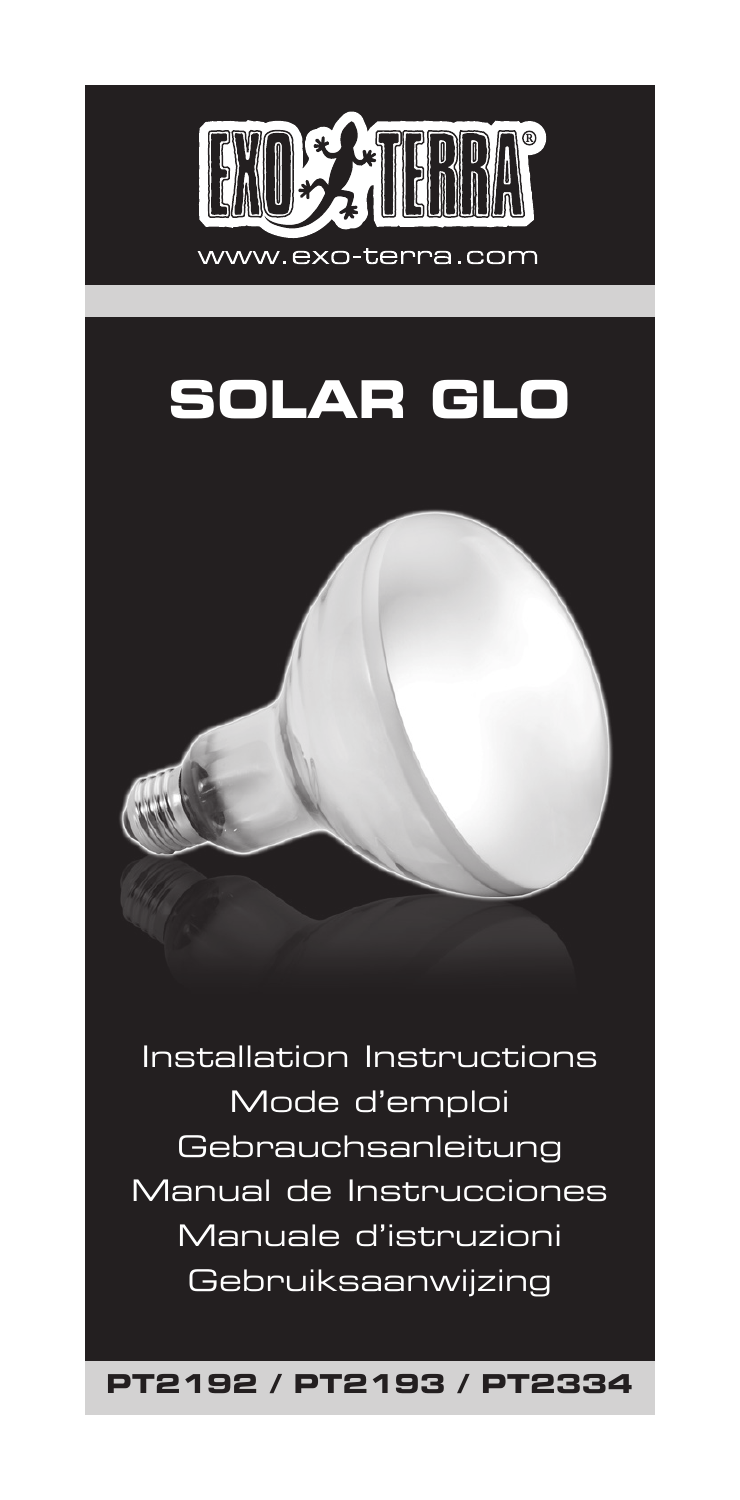# **INDEX**

| <b>ENGLISH</b>  | я  |
|-----------------|----|
| <b>FRANÇAIS</b> |    |
| <b>DEUTSCH</b>  | 12 |
| <b>ESPAÑOL</b>  | 17 |
| <b>ITALIANO</b> | 22 |
| NEDERLANDS      | 27 |



 $\epsilon$ 

**Solar Glo** PT2334 PT2192 PT2193





Thank you for purchasing the Exo Terra ® Solar Glo Sun Simulating Bulb. Please read this operation manual carefully before use, and operate according to the instructions provided for maximum safety and performance. We recommend that you keep this manual handy for future reference.

- **• Optimal levels of UVB, UVA, visual light and heat in one bulb**
- **• Self-ballasted mercury vapour bulb**
- **• Provides the benefits of natural sunlight**
- **• Helps prevent metabolic bone disease**
- **• Increased UVB penetration distance (+30 cm / 12")**

**Available in 3 sizes:**

**PT2334 – 80W PT2192 – 125W PT2193 – 160W**

### IMPORTANT SAFETY INSTRUCTIONS

**Read instructions thoroughly prior to installation and operation.**

### **WARNING:**

- **a.** This bulb emits UVA (Ultraviolet A) and UVB (Ultraviolet-B) radiation and is intended for reptile use only. Do not stare directly at this or any other bulb while in use. Do not spill or splash water on the bulb. If the glass cracks or breaks, unplug the fixture and discard the bulb after it has cooled down.
- **b.** Never touch the lens portion of this bulb while in operation. Severe burn hazard.
- **c. Use ONLY with a well-ventilated ceramic/porcelain bulb holder, which is intended for use with high temperature output bulbs, like the Exo Terra ® Light Dome (PT2057), the Exo Terra® Reptile Dome (PT2349) or the Exo Terra® Wire Light (PT2062).** To avoid risk of fire, DO NOT use fixtures with PLASTIC bulb holders.
- **d.** Do Not locate bulb or terrarium close to drapes, upholstered furniture or on other combustible surfaces.
- **e.** The Exo Terra® Solar Glo should be used only with glass terrariums. DO NOT USE with any type of nylon mesh terrarium. Failure to do so could result in a possible fire hazard.

ESPAÑOL

FRANÇAIS

DEUTSCH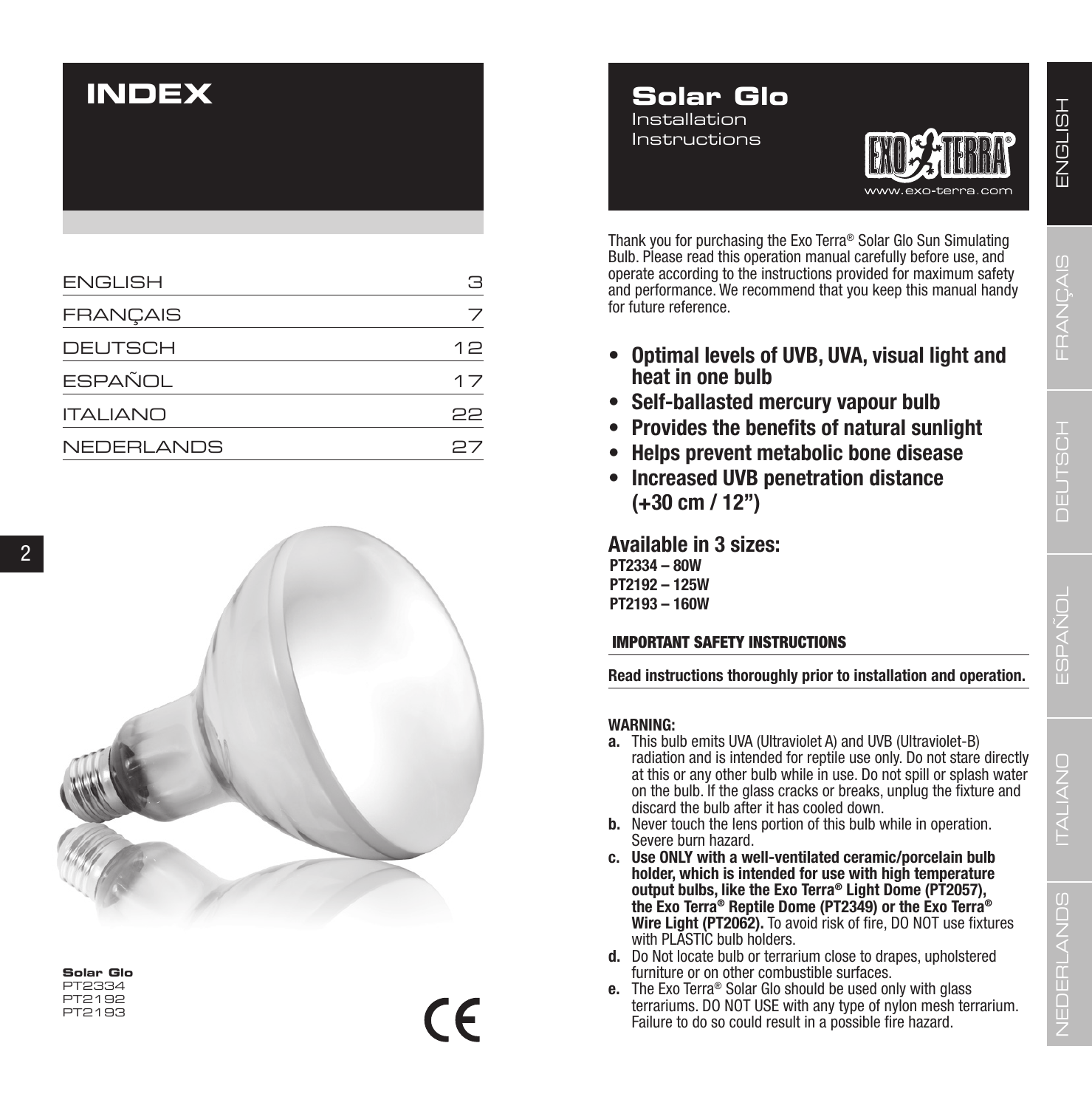**Exo Terra® Solar Glo Installation instructions**



### **CORRECT INSTALLATION:** MOUNT VERTICALLY. **INCORRECT INSTALLATION:** DO NOT MOUNT AT AN ANGLE!

- **1.** Carefully remove the bulb from its packaging, hold bulb by the base and inspect the glass envelope for any possible cracks or damage. If bulb shows any signs of damage see the warranty section of this manual.
- **2. The Exo Terra® Solar Glo must be housed in a well-ventilated fixture with a ceramic/porcelain base (e.g. Exo Terra® Light Dome (PT2057), the Exo Terra® Reptile Dome (PT2349) or the Exo Terra® Wire Light (PT2062)) that is rated for at least the wattage of the bulb; DO NOT use a plastic socket as it is a fire hazard and will void the warranty.** The Solar Glo must be mounted in a vertically oriented fixture so that the bulb points straight down, not at an angle (see diagram). Mounting this bulb at an angle will reduce its 'burn life" and will void any warranty.
- **3.** Do not use this bulb in conjunction with a dimmer or thermostat.
- **4.** This bulb is sensitive to high temperatures and vibration. Make sure that it is mounted in a place with good ventilation and where it will not need to be disturbed. Moving the bulb while switched on or still hot can damage the fragile element, shortening its life and also will void the warranty. For maximum security, please use in conjunction with the Exo Terra<sup>®</sup> Light Bracket (PT2223).
- **5.** Mounting Location: The Solar Glo will function best when mounted outside the terrarium where it is not exposed to extreme heat, humidity and vibration. If you must mount the bulb inside the terrarium, make sure that your reptile cannot come in contact with it. If the bulb shuts off unexpectedly, a safety feature called "thermal reset" has likely occurred (see #7 and #8 for more information).
- **6.** Plug fixture into an electrical outlet (a surge protector is recommended). The Solar Glo will take five minutes to "warm up" and reach its full intensity. The bulb's output will continue to change hue (or color) until it has completely warmed up.
- **7.** Restarting: The Solar Glo bulb will take 15 minutes to cool down after turning off the bulb, before being restarted. This is due to a thermal reset feature intended to prevent damage due to overheating of the bulb.
- **8.** If the Solar Glo bulb seems to shut off for no apparent reason, one of the following conditions may exist;

**a.** The power being supplied to your outlet is inappropriate or fluctuating. Small changes in line voltage can trip the bulb's thermal reset mechanism. If the voltage is consistently low then the bulb will not be able to function properly. Check with your local utility or your electrician to verify your voltage. Overdriving the bulb (i.e. higher voltage levels) by as little as 10% can decrease burn life by more than 50% and would void any warranty.

**b.** There is too much heat in or around the terrarium and the bulb. The Solar Glo's thermal reset feature will shut the bulb off for a cool down period if it gets too hot. Using the bulb in a place or fixture that is not well ventilated can cause heat buildup. If the bulb occasionally shuts off to cool down and later restarts (usually about 15 minutes) this is normal; however, if the bulb shuts off all the time or for several hours at a time, see the warranty section of these instructions. Try moving the lamp to a well-ventilated area or use a well-ventilated fixture (e.g. Exo Terra® Wire Light).

### **LIMITED WARRANTY:**

- **1.** The Solar Glo is guaranteed to light for six months from the date of purchase under normal daily usage. KEEP YOUR RECEIPT; the original receipt or invoice is required for any warranty transaction. Bulbs will not be replaced without a receipt. If the bulb fails before the warranty period is over, return it with the receipt to the place of purchase for exchange.
- **2. IMPORTANT: The Solar Glo has a built-in overheat protection mechanism that will prevent the bulb from restarting, for a period of approx. 15 minutes, after shutdown.** In other words, if you turn it off and then turn it on again, it will not light up again until the switch resets (approx. 15 minutes). Please ensure that this is not the case before returning the bulb. (See Installation instruction #8.)
- **3.** As with any heating device you must exercise caution. The guarantee is strictly limited to the replacement of the Solar Glo bulb only. The warranty does not apply to misuse of the Solar Glo or damage arising from such use including, but not limited to; animal, personal or property damage.



**RECYCLING**

This item bears the selective sorting symbol for waste electronic and electrical equipment (WEEE). This means that the product must be handled pursuant to European Directive 2012/19/EU in order to be recycled or dismantled to minimize it's impact on the environment.

For further information please contact your local or regional Authorities. Electronic products not included in the selective sorting process are potentially dangerous for the environment and human health due to the presence of hazardous substances.

### **Service**

If you have any problem or question about the operation of this product, please consult your Exo Terra® specialist retailer in the first instance. Most problems can be resolved in store, but in the likely event it cannot, please return the unit with a valid proof of purchase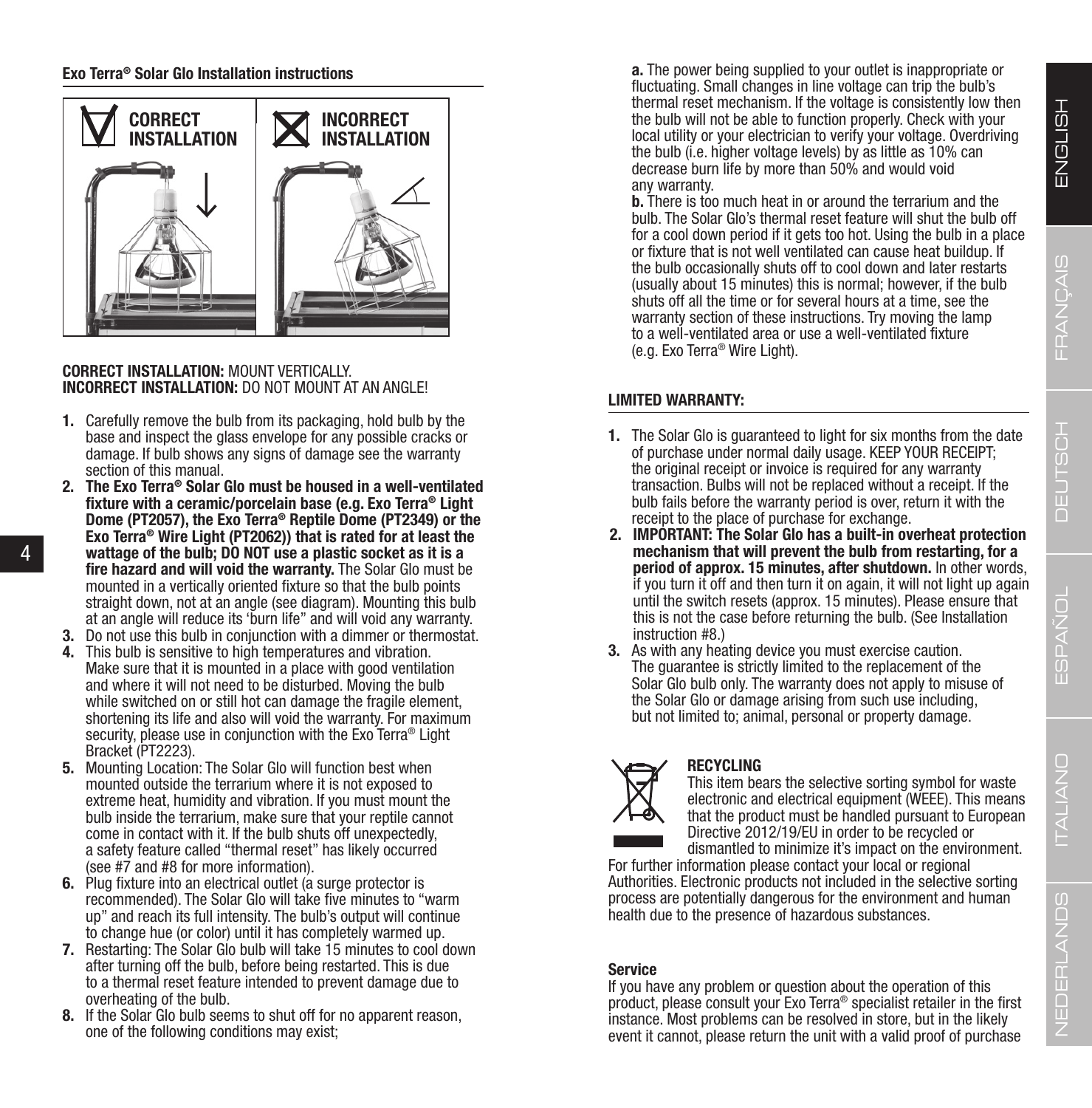to the retailer for a replacement under the six months warranty. When you call (e-mail or write) our Customer Service Department, please have all relevant information such as model number and/or part numbers available, as well as the nature of the problem:

Customer Service and Authorized Warranty Repair Service:

### **U.K.:**

Rolf C. Hagen (UK) Ltd. California Dr. Whitwood Industrial Estate Castleford, West Yorkshire WF10 5QH mail to: http://faq.hagencrm.com/?uk Customer Service Number: 01977 521015. Between 9:00AM and 5:00 PM, Monday to Thursday and 9:00AM and 4:00 PM on Friday (excluding Bank Holidays).

### **France :**

Hagen France S.A. PARISUD 4 – Bd. Jean Monnet, F-77388 Combs-la-Ville. Service à la clientèle: (+33) 01-64881418 Du lundi au jeudi : 9H00-12H30 et 13H30 –17H00. Le vendredi : 9H00-12H30 mail to: Service.client-France@rchagen.com

### **Germany:**

HAGEN Deutschland GmbH & Co. KG, Lehmweg 99-105, 25488 Holm Service-Hotline: +49 (0) 4103 / 960-2000 Montag – Freitag von 9:00 – 16:00 Uhr mail to: kundenservice@rchagen.com

## 6

**Spain:**  Rolf C Hagen España, S.A. P.I. L'Alteró, 46060 Silla (Valencia) mail to: info@hagen.es

### **Malaysia:**

Rolf C.Hagen (Sea) Sdn.Bhd. Lot 14A, Jalan 3A, Kawasan Perusahaan Cheras Jaya, Balakong 43200 Cheras, Selangor Darul Ehsan, Malaysia. Tel: 603-9074 2388 Fax: 603-9074 2389 customer.service-sea@rchagen.com

### **For general information on our whole product range, explore our websites at: www.exo-terra.com or www.hagen.com.**

### **Distributed by:**

**Canada:** Rolf C. Hagen Inc., Montreal, QC H9X 0A2 **U.K.:** Rolf C. Hagen (U.K.), W. Yorkshire WF10 5QH **Germany:** HAGEN Deutschland GmbH & Co. KG, 25488 Holm **France :** Hagen France S.A. PARISUD, F-77388 Combs-la-Ville **Spain:** Rolf C Hagen España, S.A. P.I. L'Alteró, 46060 Silla (Valencia) **Malaysia:** Rolf C. Hagen (SEA) SDN, 43200 Cheras, Selangor D.E., **Malavsia** 

### **Solar Glo** Mode d'emploi



Nous vous remercions d'avoir acheté l'ampoule Solar Glo Exo TerraMD simulant la lumière du soleil. Veuillez lire attentivement le présent mode d'emploi avant d'utiliser l'ampoule selon les instructions fournies afin d'obtenir le meilleur rendement possible, en toute sécurité. Nous vous recommandons de garder ce mode d'emploi à portée de la main pour consultation ultérieure.

- **• Niveau optimal de rayons UVB et UVA, de lumière visible et de chaleur dans une ampoule**
- **• Ampoule à lumière mixte**
- **• Fournit les avantages de la lumière naturelle du soleil**
- **• Aide à prévenir la maladie métabolique des os**
- **• Augmente la distance de pénétration des rayons UVB (+30 cm (12 po))**

**Vendue en trois wattages différents : PT2334 – 80 W PT2192 – 125 W PT2193 – 160 W**

## MESURES DE SÉCURITÉ IMPORTANTES

**Lire complètement le mode d'emploi avant d'installer et de faire fonctionner l'ampoule.**

### **MISE EN GARDE :**

- **a.** Cette ampoule émet des rayons UVA (ultraviolets A) et UVB (ultraviolets B) et a été créée seulement pour les reptiles. Ne pas regarder cette ampoule ou toute autre ampoule allumée directement. Ne pas renverser de l'eau sur l'ampoule ni l'éclabousser avec de l'eau. Si le verre est fêlé ou brisé, débrancher le dispositif d'éclairage et jeter l'ampoule une fois qu'elle est froide.
- **b.** Ne jamais toucher cette ampoule quand elle fonctionne. car il y a un danger de brûlure grave.
- **c. Employer SEULEMENT avec une dispositif d'éclairage bien aéré, avec une douille en céramique/porcelaine conçue pour utilisation avec des ampoules dont la température est**  élevée, comme le dôme d'éclairage Exo Terra<sup>MD</sup> Light Dome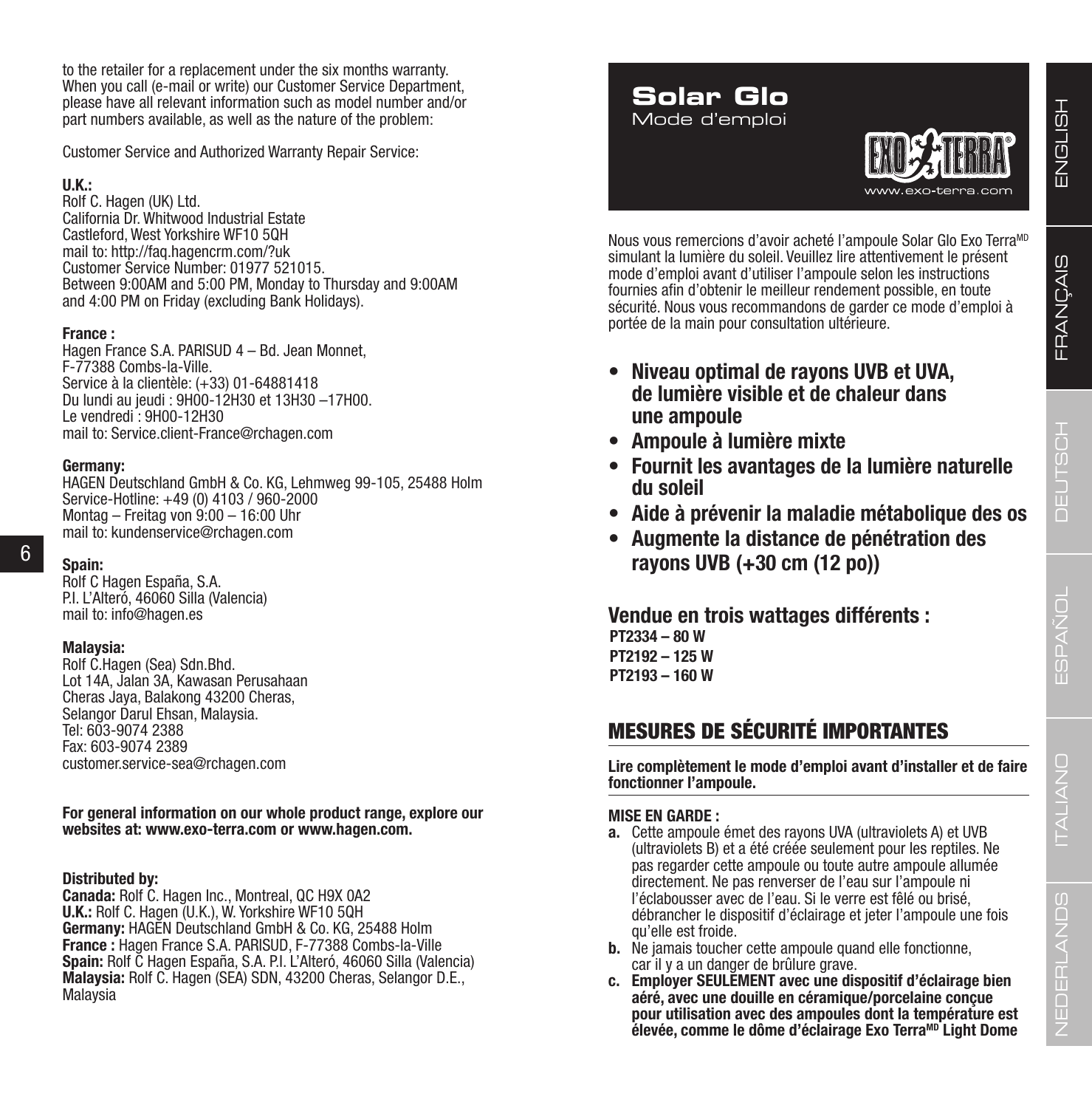$\Box$ ITALIANO

**(PT2057), le dôme d'éclairage Exo TerraMD Reptile Dome (PT2349) ou la lampe Wire Lamp Exo TerraMD (PT2062).** Afin d'éviter un risque d'incendie, NE PAS se servir de dispositifs d'éclairage munis d'une douille EN PLASTIQUE.

- **d.** NE PAS placer une ampoule ou un terrarium près de rideaux, de meubles capitonnés ou de toute autre surface inflammable.
- e. L'ampoule Solar Glo Exo Terra<sup>MD</sup> ne doit être utilisée qu'avec des terrariums en verre. NE L'EMPLOYER avec aucun type de terrarium en mailles de nylon. Le non-respect de cette directive pourrait entraîner un incendie.

**Instructions d'installation pour l'ampoule Solar Glo Exo Terra<sup>ME</sup>** 



### 8

**INSTALLATION CORRECTE:** À LA VERTICALE. **INSTALLATION INCORRECTE:** EN BIAIS.

- **1.** Retirer soigneusement l'ampoule de son emballage, la tenir par la base et inspecter l'enveloppe de verre pour s'assurer qu'elle n'est ni fissurée ni endommagée. Si l'ampoule est endommagée, consulter la section « Garantie limitée » de ce mode d'emploi.
- **2. L'ampoule Solar Glo Exo TerraMD doit être installée dans un dispositif d'éclairage bien aéré, avec une douille en céramique/porcelaine convenant au wattage de l'ampoule,**  comme le dôme d'éclairage Exo Terra<sup>MD</sup> Light Dome **(PT2057), le dôme d'éclairage Exo TerraMD Reptile Dome (PT2349) ou la lampe Wire Lamp Exo TerraMD (PT2062),; NE PAS employer une douille en plastique parce qu'elle constitue un risque d'incendie et annulera ainsi la garantie.** L'ampoule Solar Glo doit être installée dans un dispositif d'éclairage vertical afin qu'elle soit dirigée vers le bas et non en biais (voir le schéma). Installer cette ampoule en biais réduira sa durée et annulera la garantie.
- **3.** Ne pas utiliser cette ampoule conjointement avec un gradateur ou un thermostat.
- **4.** Cette ampoule est sensible aux températures élevées et à la vibration. S'assurer qu'elle est installée dans un endroit bien ventilé et où on ne la bougera pas. Déplacer l'ampoule pendant qu'elle est allumée ou qu'elle émet encore de la chaleur risque d'endommager les éléments fragiles qui la constituent, en plus de diminuer sa durée de vie et d'annuler la garantie. Pour assurer une sûreté maximale, veuillez utiliser cette ampoule avec le Support pour dôme d'éclairage Exo Terra<sup>MD</sup> (PT2223).
- **5.** Emplacement de l'installation : l'ampoule Solar Glo fonctionnera bien si elle est installée à l'extérieur du terrarium, là où elle ne sera pas exposée à de la chaleur, de l'humidité et de la vibration excessives. Si l'ampoule doit être installée à l'intérieur du terrarium, s'assurer que son reptile ne pourra lui toucher. Si l'ampoule s'éteint subitement, un dispositif de sécurité appelé « redémarrage thermique » a probablement été déclenché (voir nos 7 et 8 pour plus d'information).
- **6.** Brancher le dispositif d'éclairage dans une prise de courant (un limiteur de surtension est recommandé). L'ampoule Solar Glo prendra cinq minutes pour se réchauffer et atteindre sa pleine intensité. L'ampoule continuera de changer de teinte (ou de couleur) jusqu'à ce qu'elle soit complètement réchauffée.
- **7.** Redémarrage : l'ampoule Solar Glo prendra 15 minutes pour se refroidir après l'avoir éteinte et avant de la rallumer. Cela est dû au redémarrage thermique conçu pour empêcher les dommages causés par un excès de chaleur à l'ampoule.
- **8.** Si l'ampoule Solar Glo semble s'éteindre sans raison apparente, les conditions suivantes sont possibles :

**a.** L'alimentation électrique de votre prise est inadéquate ou fluctue. De petits changements dans la tension composée peuvent déclencher le redémarrage thermique de l'ampoule. Si la tension est constamment basse, l'ampoule ne pourra fonctionner adéquatement. S'adresser à un expert local ou à un électricien pour vérifier la tension. Surmultiplier la tension de l'ampoule (c.-à-d. lui faire subir une tension très élevée) d'aussi peu que 10 % peut diminuer sa durée de vie de plus de 50 % et annule toute garantie.

**b.** Il y a trop de chaleur à l'intérieur du terrarium ou autour du terrarium et de l'ampoule. Le redémarrage thermique de Solar Glo éteindra l'ampoule pour une période de refroidissement si elle est trop chaude. L'utilisation de l'ampoule dans un endroit ou avec un dispositif d'éclairage insuffisamment aérés peut causer une accumulation de chaleur. Si l'ampoule s'éteint occasionnellement pour se refroidir et redémarre plus tard (habituellement après environ 15 minutes), cela est normal; toutefois, si l'ampoule s'éteint constamment ou plusieurs heures à la fois, consulter la garantie de ce mode d'emploi. Essayer de déplacer la lampe à un endroit bien aéré ou utiliser l'ampoule avec un dispositif d'éclairage bien aéré, comme la lampe Wire Lamp Exo Terra<sup>MD</sup>.

### **GARANTIE LIMITÉE :**

- **1.** L'ampoule Solar Glo est garantie pour fonctionner pendant six mois à partir de la date d'achat dans des conditions d'utilisation normale. VOUS DEVEZ GARDER VOTRE REÇU; votre reçu original est nécessaire pour toute transaction reliée à la garantie. Les ampoules ne seront pas remplacées sans un reçu. Si l'ampoule ne fonctionne plus avant la fin de la période de garantie, la retourner avec le reçu au magasin pour l'échanger.
- **2. IMPORTANT : L'ampoule Solar Glo est munie d'un mécanisme intégré de protection d'excès de chaleur empêchant l'ampoule de redémarrer pour une période**  termes, si vous l'éteignez et la rallumez, elle ne se rallumera pas tant que l'interrupteur ne redémarrera pas (environ 15 minutes). Veuillez vous assurer que ce n'est pas le cas avant de retourner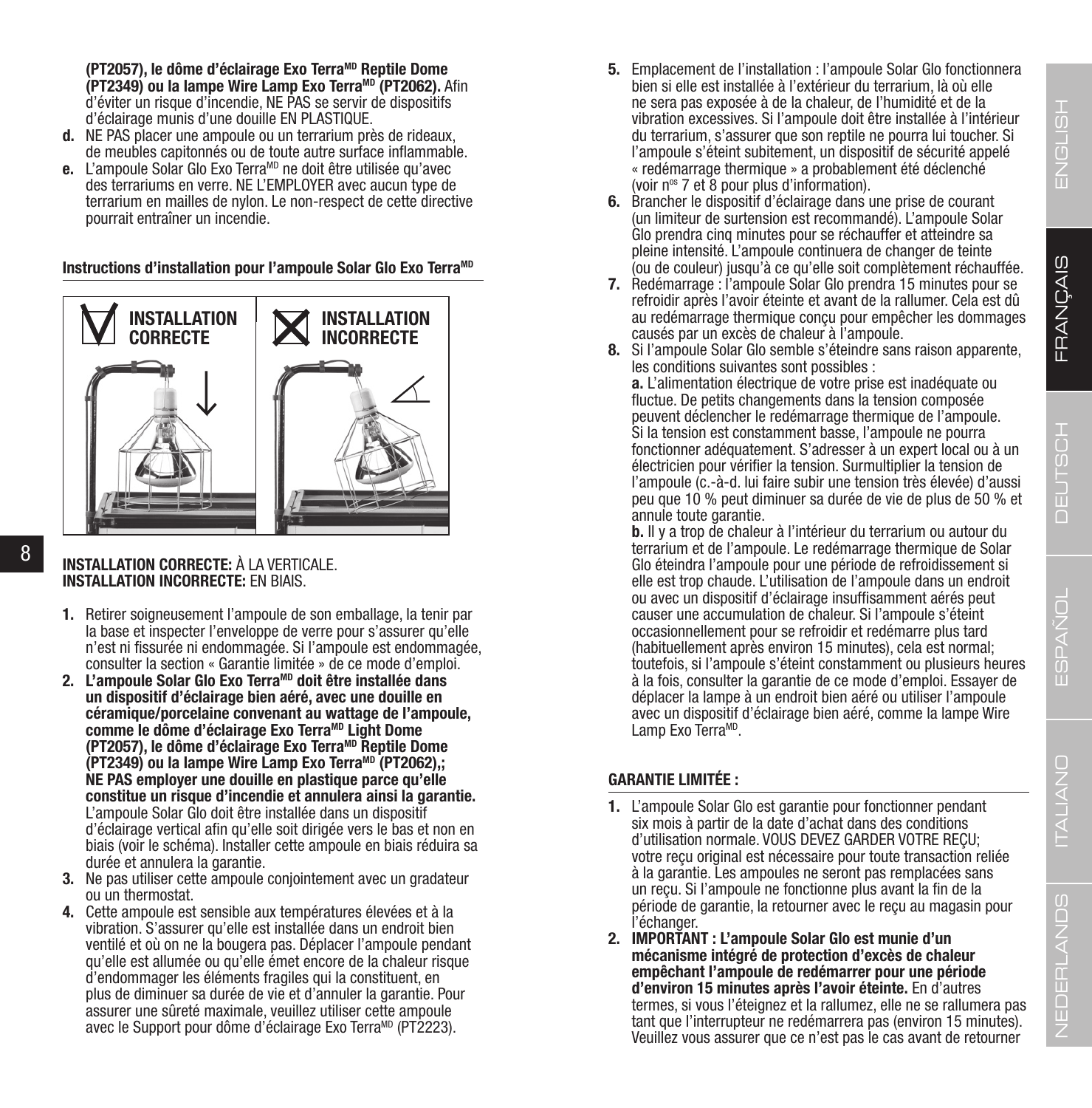l'ampoule (voir le point 8 sous « Instructions d'installation pour l'ampoule Solar Glo Exo TerraMD »).

**3.** Comme pour tout appareil de chauffage, il faut utiliser l'ampoule avec précaution. La garantie est strictement limitée au seul remplacement de l'ampoule Solar Glo. La garantie ne s'applique pas au mauvais usage de l'ampoule Solar Glo ni aux dommages découlant d'un tel usage, dont les dommages matériels et ceux causés aux animaux ou aux personnes.



#### **RECYCLAGE**

L'article porte le symbole de la collecte sélective des déchets d'équipements électriques et électroniques (DEEE), ce qui signifie que l'on doit éliminer ce produit conformément à la directive européenne 2012/19/ EC afin de le recycler ou de le désassembler pour

minimiser ses répercussions sur l'environnement. Pour plus d'information, contactez les autorités locales ou régionales. Les produits électroniques non compris dans le processus de collecte sélective sont potentiellement dangereux pour l'environnement et la santé humaine en raison de la présence de substances dangereuses.

### **Service**

Si vous rencontrez un problème ou avez des questions en lien avec le fonctionnement de cet article, veuillez d'abord communiquer avec votre détaillant spécialiste Exo Terra. Bien que la plupart des problèmes puissent rapidement être réglés en vous rendant chez votre détaillant, il peut arriver que ce ne soit pas le cas; veuillez alors retourner l'appareil accompagné de la preuve d'achat au détaillant pour remplacer cet appareil dans le délai de six mois prévu dans la garantie. Lorsque vous téléphonez (envoyez un courriel ou écrivez) veuillez fournir tous les renseignements pertinents comme le numéro de modèle ou le numéro des pièces et tâchez de décrire la nature du problème.

Service à la clientèle et Service de réparations autorisé sous garantie:

#### **R.-U. :**

10

Rolf C. Hagen (UK) Ltd. California Dr. Whitwood Industrial Estate Castleford, West Yorkshire WF10 5QH mail to: http://faq.hagencrm.com/?uk Customer Service Number: 01977 521015. Between 9:00AM and 5:00 PM, Monday to Thursday and 9:00AM and 4:00 PM on Friday (excluding Bank Holidays).

**France :<br>Hagen France S.A. PARISUD 4 – Bd. Jean Monnet,** F-77388 Combs-la-Ville. Service à la clientèle: (+33) 01-64881418 Du lundi au jeudi : 9H00-12H30 et 13H30 –17H00. Le vendredi : 9H00-12H30 mail to: Service.client-France@rchagen.com

#### **Allemagne :**

HAGEN Deutschland GmbH & Co. KG, Lehmweg 99-105, 25488 Holm Service-Hotline: +49 (0) 4103 / 960-2000 Montag – Freitag von 9:00 – 16:00 Uhr mail to: kundenservice@rchagen.com

### **Espagne :**

Rolf C Hagen España, S.A. P.I. L'Alteró, 46060 Silla (Valencia) mail to: info@hagen.es

#### **Malaysia :**

Rolf C.Hagen (Sea) Sdn.Bhd. Lot 14A, Jalan 3A, Kawasan Perusahaan Cheras Jaya, Balakong 43200 Cheras, Selangor Darul Ehsan, Malaysia. Tel: 603-9074 2388 Fax: 603-9074 2389 customer.service-sea@rchagen.com

**Pour de l'information générale sur notre gamme complète de produits, visitez nos sites Web au www.exo-terra.com ou au www.hagen.com.**

#### **Distribué par :**

**Canada :** Rolf C. Hagen Inc., Montreal, QC H9X 0A2 **R.-U. :** Rolf C. Hagen (U.K.), W. Yorkshire WF10 5QH **Allemagne :** HAGEN Deutschland GmbH & Co. KG, 25488 Holm **France :** Hagen France S.A. PARISUD, F-77388 Combs-la-Ville **Espagne :** Rolf C Hagen España, S.A. P.I. L'Alteró, 46060 Silla (Valencia) **Malaysia :** Rolf C. Hagen (SEA) SDN, 43200 Cheras, Selangor D.E., Malaysia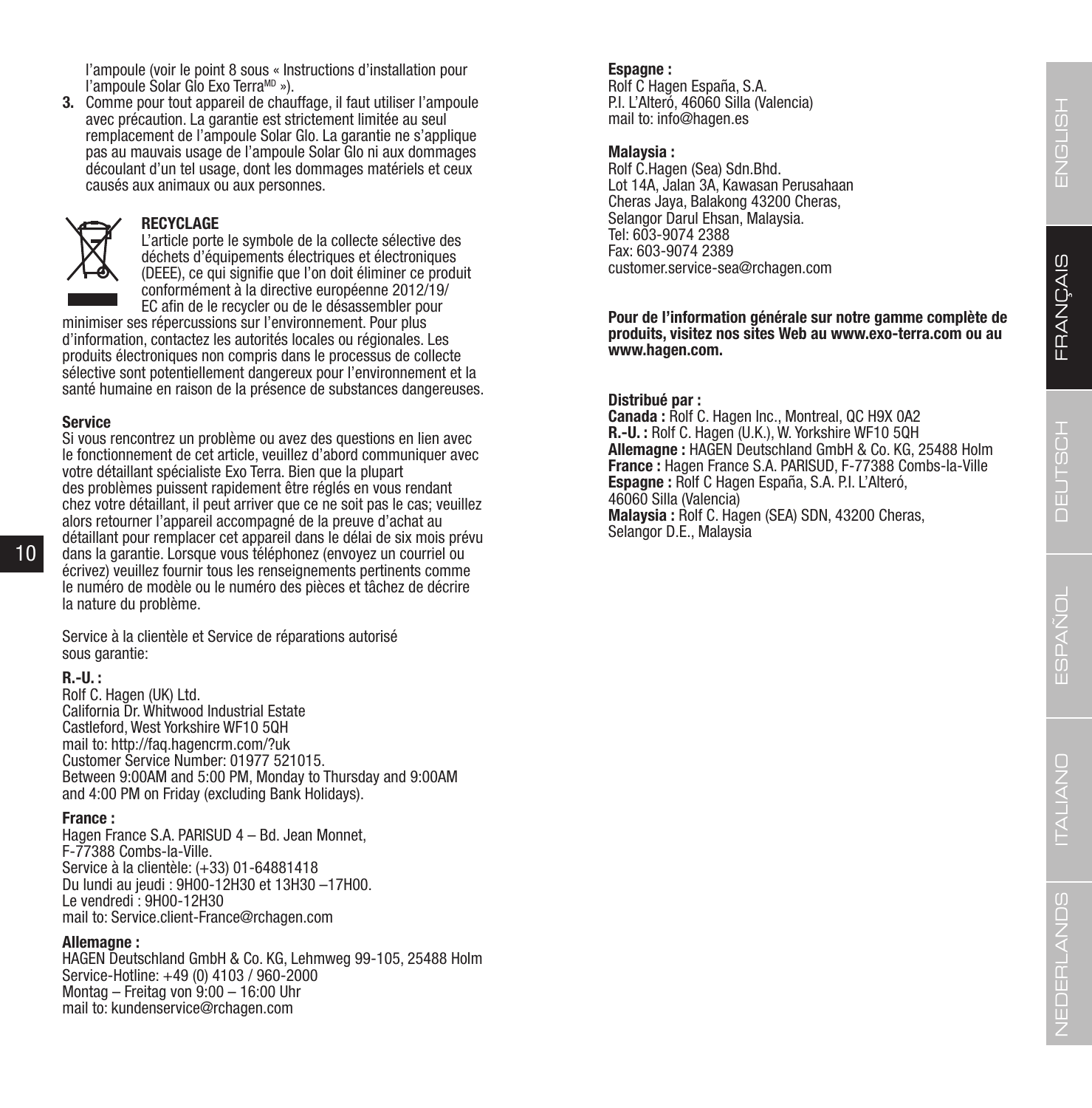

Herzlichen Dank, dass Sie sich für die Solar Glo Sonnenlicht simulierende Lampe von Exo Terra® entschieden haben. Für eine maximale Leistung und höchste Sicherheit bei der Verwendung des Produkts lesen Sie sich diese Bedienungsanleitung bitte zunächst aufmerksam durch und befolgen Sie die darin enthaltenen Anweisungen. Bewahren Sie diese Anleitung griffbereit auf.

- **• Optimale Anteile an UVB- und UVA-Strahlung, sichtbarem Licht und Wärme in einer Lampe**
- **• Quecksilberdampflampe mit eingebautem Vorschaltgerät**
- **• Bietet alle Vorteile des natürlichen Sonnenlichts**
- **• Hilft, vor Knochenerweichungen zu schützen**
- **• Erhöht den Abstand der UVB-Strahlung (+30 cm / 12")**

**In 3 Größen erhältlich: PT2334 – 80W PT2192 – 125W PT2193 – 160W**

### WICHTIGE SICHERHEITSHINWEISE

**Bitte lesen Sie sich die Anweisungen vor der Installation und Inbetriebnahme sorgfältig durch.**

### **WARNUNG:**

- **a.** Diese Lampe gibt UVA (Ultraviolett-A) und UVB (Ultraviolett-B) Strahlen ab und ist nur für den Gebrauch in einem Terrarium für Reptilien geeignet. Schauen Sie nicht direkt in diese oder eine andere Lampe, wenn diese erleuchtet ist. Verschütten oder spritzen Sie kein Wasser auf die Lampe. Wenn das Glas reißt oder zerbricht, nehmen Sie die Lampe aus der Fassung und entsorgen Sie die Lampe, nachdem sie abgekühlt ist.
- **b.** Berühren Sie niemals den Glasteil dieser Lampe, während sie in Betrieb ist. Akute Verbrennungsgefahr.
- **c. Benutzen Sie die Lampe ausschließlich mit einer gut belüfteten Keramik/Porzellanhalterung (z.B. Exo Terra® Light Terra<sup>®</sup> Wire Light (PT2062)), die hochtemperaturbeständig**

**ist.** Um die Feuergefahr zu verhindern, dürfen Sie KEINE Halterungen aus Plastik benutzen.

- **d.** Platzieren Sie die Lampe oder das Terrarium NICHT in der Nähe von Vorhängen, Polstermöbeln oder anderen leicht entzündlichen Oberflächen.
- **e.** Die Exo Terra® Solar Glo sollte nur zusammen mit Glasterrarien verwendet werden. Benutzen Sie die Solar Glo NICHT mit Netzterrarien aus Nylon. Bei Nichtbeachtung besteht Feuergefahr.

### **Exo Terra® Solar Glo Montageanleitung**



### **KORREKTE INSTALLATION:** VERTIKALER EINBAU **FALSCHE INSTALLATION:** NICHT SCHRÄG MONTIEREN!

- **1.** Nehmen Sie die Lampe vorsichtig aus der Verpackung. Halten Sie die Lampe vorsichtig am Gewinde fest und überprüfen Sie die Glashülle auf Risse oder sonstige Schäden. Wenn die Lampe in irgendeiner Weise beschädigt ist, beziehen Sie sich bitte auf die Garantiehinweise.
- **2. Die Exo Terra® Solar Glo darf nur mit einer gut belüfteten Halterung aus Keramik/Porzellan benutzt werden (z.B. Exo Terra® Wire Light), die mindestens die Wattstärke der Lampe hat; Benutzen Sie keine Fassung aus Plastik, da so**   $m$ uss mit einer vertikal ausgerichteten Halterung verwendet werden, sodass die Lampe gerade nach unten weist und nicht in einem Winkel (siehe Abbildung). Wenn Sie die Lampe in einem Winkel anbringen, vermindert sich ihre Lebensdauer.
- **3.** Benutzen Sie diese Lampe nie in Verbindung mit einem Dimmer oder einem Thermostat.
- **4.** Diese Lampe ist hohen Temperaturen und Vibrationen gegenüber empfindlich. Montieren Sie die Lampe an einem Ort, der gut belüftet ist. Die Veränderung der Position der Lampe, während sie leuchtet oder während sie noch heiß ist, kann zu Beschädigungen an dem zerbrechlichen Element führen und ihre Lebensdauer vermindern. Für maximale Sicherheit sollte das Produkt mit der Aufhängungsklammer Exo Terra® Light Bracket (PT2223) verwendet werden.
- **5.** Montageplatz: Die Solar Glo funktioniert am besten, wenn sie außerhalb des Terrariums montiert wird, wo sie keiner extremen Hitze, Feuchtigkeit oder Vibrationen ausgesetzt ist. Wenn Sie die Lampe im Inneren des Terrariums installieren müssen,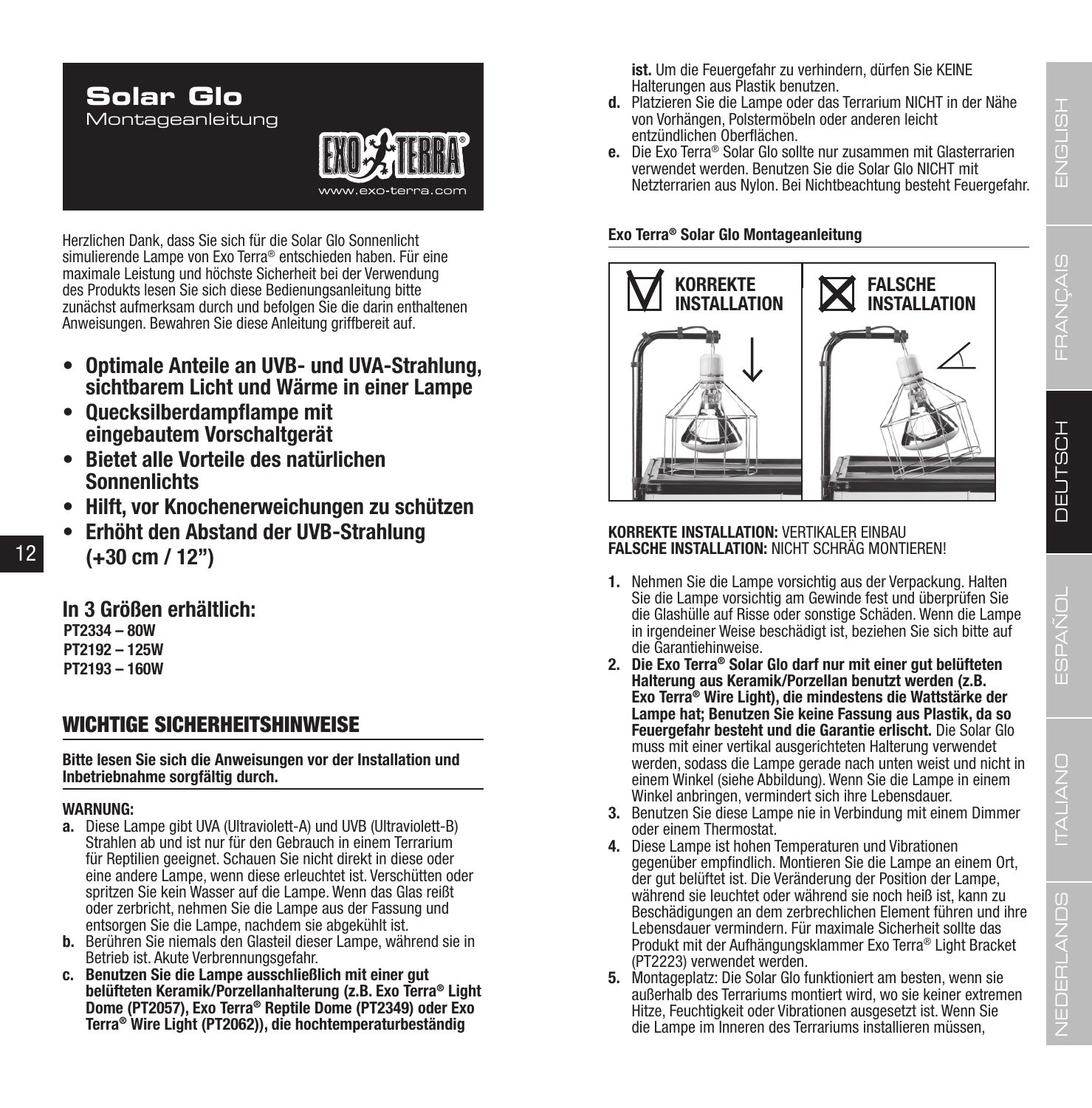ITALIANO

achten Sie darauf, dass Ihr Tier nicht in Kontakt mit der Lampe kommen kann. Wenn die Lampe unerwartet ausgeht, ist dies wahrscheinlich aus Sicherheitsgründen geschehen (siehe 7. und 8.).

- **6.** Verbinden Sie die Halterung mit dem Stromnetz (ein Überspannungsableiter ist empfehlenswert). Die Solar Glo braucht fünf Minuten, um sich "aufzuwärmen" und um ihre volle Intensität zu erreichen. Die Lampe ändert den Farbton des ausgestrahlten Lichtes, bis sie sich vollständig "aufgewärmt" hat.
- **7.** Erneuter Start: Die Solar Glo braucht ungefähr 15 Minuten, um sich nach dem Ausstellen der Lampe abzukühlen und bevor Sie erneut gestartet werden kann. Dies geschieht aufgrund der Sicherheitsvorkehrung, die dafür sorgt, dass die Lampe nicht durch Überhitzung beschädigt wird.
- **8.** Wenn sich die Solar Glo überraschenderweise ausstellt, kann einer der folgenden Gründe vorliegen:

**a.** Der Strom aus Ihrer Steckdose ist nicht geeignet oder schwankend. Kleine Veränderungen der Spannung können den Sicherheitsmechanismus der Lampe auslösen. Wenn die Spannung ständig zu niedrig ist, kann die Lampe nicht ordnungsgemäß funktionieren. Konsultieren Sie Ihr örtliches Stromversorgungsunternehmen oder einen Elektriker, um die Spannung zu überprüfen. Die Übersteuerung (d.h. durch eine zu hohe Spannung) von nur 10% kann die Lebensdauer der Lampe um mehr als 50% verkürzen.

**b.** Es ist zu viel Wärme im oder um das Terrarium und die Lampe. Der Sicherheitsmechanismus schaltet die Lampe ab, wenn die Lampe zu heiß wird, damit sie sich abkühlen kann. Der Gebrauch der Lampe an einem Ort (oder in einer Halterung), der nicht gut belüftet ist, kann einen Hitzestau verursachen. Wenn die Lampe sich gelegentlich ausstellt, um abzukühlen und später wieder angeht (normalerweise ungefähr 15 Minuten), ist dies normal. Bringen Sie die Lampe an einen gut belüfteten Ort oder verwenden Sie sie mit einer gut belüfteten Halterung (z.B. Exo Terra® Wire Light).

### **Gewährleistung:**

14

- **<sup>1</sup>**. Wir gewährleisten Ihnen, dass die Exo Terra® Solar Glo bei normaler Verwendung für die Dauer von sechs Monaten leuchtet. BEWAHREN SIE IHREN KAUFBELEG AUF. Die Vorlage ansprüchen notwendig. Leuchtmittel werden ohne Vorlage des Kaufbeleges nicht ausgetauscht. Sollte die Lampe innerhalb dieser 6 Monate nicht mehr leuchten, bringen Sie sie zusammen mit dem Kaufbeleg zurück zu Ihrem örtlichen Fachhändler.
- **2. WICHTIG: Die Solar Glo hat einen eingebauten Mechanismus zum Schutz vor Überhitzungen. Nachdem sich die Lampe selbst ausgeschaltet hat, lässt sie sich für ungefähr 15 Minuten aufgrund dieses Sicherheitsmechanismus nicht wieder einschalten.** Das bedeutet, dass wenn Sie sie ausund gleich wieder einschalten, sie sich erst nach ungefähr 15 Minuten wieder einschalten lässt. Bevor Sie die Solar Glo zu Ihrem Fachhändler zurückbringen, stellen Sie bitte sicher, dass dies nicht der Fall ist. (siehe Montageanleitung 8.)
- **3.** Wie mit jedem Gerät, das Wärme erzeugt, müssen Sie auch mit der Solar Glo vorsichtig umgehen. Diese Garantie beschränkt sich ausschließlich auf dem Umtausch von Solar Glo Lampen.

Diese Garantie beschränkt sich allein auf Material- oder Verarbeitungsfehler und schließt Schäden an Personen, Tieren oder Gegenständen aus. Ausgeschlossen sind ebenfalls alle Schäden, die durch unsachgemäße Verwendung oder Missbrauch verursacht werden.



### **RECYCLING**

Das Produkt trägt die WEEE-Kennzeichnung für die getrennte Entsorgung von Elektro- und Elektronik-Altgeräten und muss daher gemäß der Europäischen Richtlinie 2012/19/EC so entsorgt werden, dass es dem Recycling oder einer anderen umweltschonenden Form der

Verwertung zugeführt wird. Wenden Sie sich für weitere Informationen an die zuständigen Behörden. Elektronik-Geräte, die nicht getrennt entsorgt werden, stellen eine potenzielle Gefahr für unsere Umwelt und die menschliche Gesundheit dar, da sie gefährliche Stoffe enthalten.

### **KUNDENDIENST**

Sollten Sie im Hinblick auf den Gebrauch des Produktes Probleme oder Fragen haben, wenden Sie sich bitte zuerst an Ihren Exo Terra®-Fachhändler. Häufig können Probleme und Fragen vom Fachhändler. geklärt werden; falls dies jedoch einmal nicht der Fall sein sollte, übergeben Sie das Gerät bitte samt Kaufbeleg dem Fachhändler, damit es ersetzt wird. Wenn Sie unseren Kundendienst kontaktieren (telefonisch oder schriftlich), halten Sie bitte alle relevanten Informationen bereit, z. B. Modell-Nummer und/oder Teile-Nummern sowie Angaben zum Problem.

Kundendienst und autorisierter Reparatur-Service (Garantie):

### **Großbritannien:**

Rolf C. Hagen (UK) Ltd. California Dr. Whitwood Industrial Estate Castleford, West Yorkshire WF10 5QH mail to: http://faq.hagencrm.com/?uk Customer Service Number: 01977 521015. Between 9:00AM and 5:00 PM, Monday to Thursday and 9:00AM and 4:00 PM on Friday (excluding Bank Holidays).

### **Frankreich:**

Hagen France S.A. PARISUD 4 – Bd. Jean Monnet, F-77388 Combs-la-Ville. Service à la clientèle: (+33) 01-64881418 Du lundi au jeudi : 9H00-12H30 et 13H30 –17H00. Le vendredi : 9H00-12H30 mail to: Service.client-France@rchagen.com

#### **Deutschland:**

HAGEN Deutschland GmbH & Co. KG, Lehmweg 99-105, 25488 Holm Service-Hotline: +49 (0) 4103 / 960-2000 Montag – Freitag von 9:00 – 16:00 Uhr mail to: kundenservice@rchagen.com

### **Spain:**

Rolf C Hagen España, S.A. P.I. L'Alteró, 46060 Silla (Valencia) mail to: info@hagen.es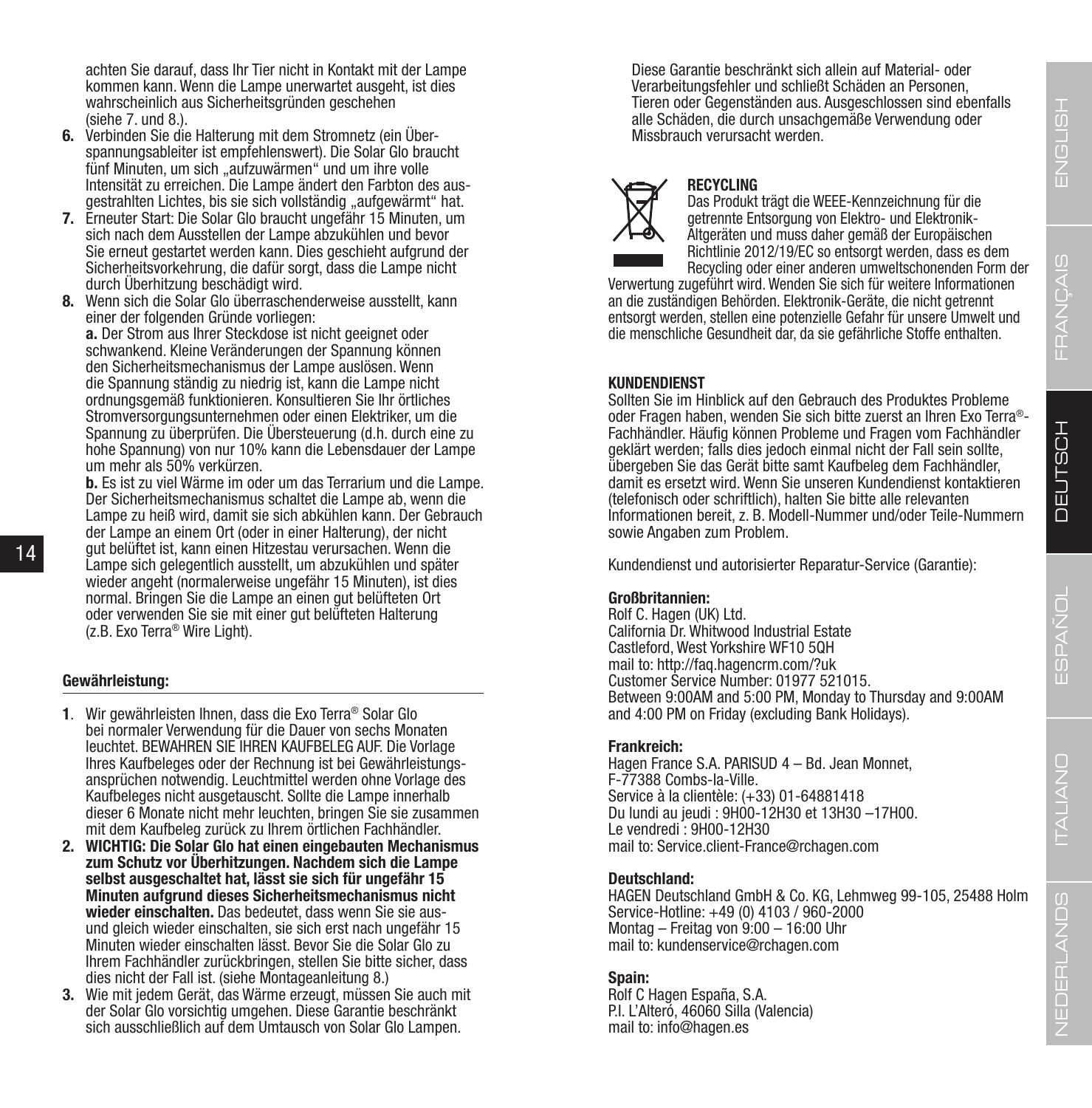### **Malaysia:**

Rolf C.Hagen (Sea) Sdn.Bhd. Lot 14A, Jalan 3A, Kawasan Perusahaan Cheras Jaya, Balakong 43200 Cheras, Selangor Darul Ehsan, Malaysia. Tel: 603-9074 2388 Fax: 603-9074 2389 customer.service-sea@rchagen.com

### **Weitere Informationen über unser gesamtes Produktsortiment finden Sie auf: www.exo-terra.com und www.hagen.com.**

### **Vertrieb durch:**

**Kanada:** Rolf C. Hagen Inc., Montreal, QC H9X 0A2 **Großbritannien:** Rolf C. Hagen (U.K.), W. Yorkshire WF10 5QH **Deutschland:** HAGEN Deutschland GmbH & Co. KG, 25488 Holm **Frankreich:** Hagen France S.A. PARISUD, F-77388 Combs-la-Ville **Spain:** Rolf C Hagen España, S.A. P.I. L'Alteró, 46060 Silla (Valencia) **Malaysia:** Rolf C. Hagen (SEA) SDN, 43200 Cheras, Selangor D.E., Malaysia

### **Solar Glo** Manual de

Instrucciones



Gracias por comprar la lámpara de Exo Terra® Solar Glo. Por favor, lea estos términos y condiciones de uso antes de usar y siga las instrucciones para la máxima seguridad y máximo rendimiento. Le recomendamos que guarde este manual para futura referencia.

- **• Óptimos niveles de radiación ultravioleta UVB, UVA, luz visible y calor en una sola lámpara.**
- **• Bombilla de vapor de mercurio con balastro incorporado.**
- **• Proporciona los beneficios de la luz natural del sol.**
- **• Ayuda a evitar las enfermedades metabólicas de los huesos.**
- **• Una mayor distancia de penetración de los rayos ultravioleta UVB. (+ 30 cm / 12")**

**Disponible en 3 tamaños PT2334 – 80W PT2192 – 125W PT2193 – 160W**

### INSTRUCCIONES IMPORTANTES DE SEGURIDAD

**Lea las instrucciones cuidadosamente antes de la instalación y uso.**

### **ADVERTENCIA:**

- **a.** Esta lámpara emite radiación ultravioleta A (UVA) y B (UVB) y está diseñada para ser usada en reptiles únicamente. No mire la lámpara directamente o cualquier otra mientras esté en uso. No derrame agua sobre la lámpara. Si el vidrio se resquebraja o rompe, desconecte el accesorio y deseche la lámpara después que se haya enfriado.
- **b.** Nunca toque el cristal de la lámpara mientras esté en funcionamiento. Existe el riesgo de quemaduras severas.
- **c. Use ÚNICAMENTE con un accesorio de soporte bien ventilado con un receptáculo de cerámica/porcelana el cual esté diseñado para lámparas que generen altas temperaturas (por ejemplo, Exo Terra® Light Dome (PT2057), Exo Terra® Reptile Dome (PT2349), Exo Terra® Wire Light (PT2062)).** Para evitar riesgos de incendio, NO use accesorios

 $\frac{\alpha}{\mu}$ 묘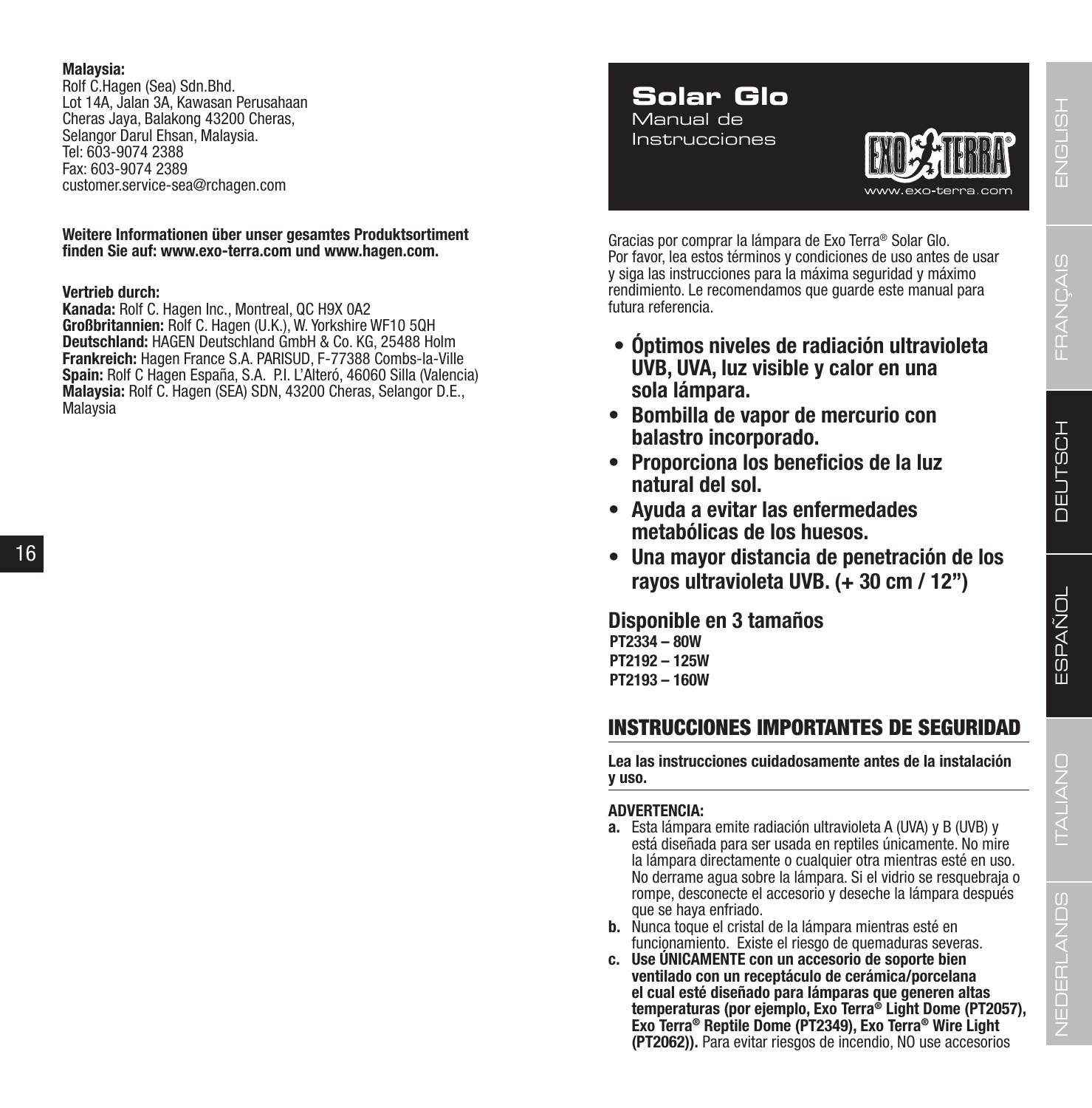ENGLISH

ITALIANO

con receptáculos de PLÁSTICO.

- **d.** NO coloque la lámpara o el terrario cerca de paños, muebles tapizados u otras superficies inflamables.
- **e.** Solar Glo Exo Terra® debe ser usado solo en terrarios de vidrio. NO USAR en ningún tipo de terrario con malla de nylon. El hecho de no seguir esto puede resultar en un posible riesgo de incendio.

**Exo Terra**® **Solar Glo Instrucciones de instalación**



### **CORRECTA INSTALACIÓN:** MONTAJE VERTICAL **INSTALACIÓN INCORRECTA:** NO MONTE EN ÁNGULO!

- 18
- **1.** Saque cuidadosamente la lámpara de su empaque, sosténgala por la base y revise el envoltorio del vidrio por si existen resquebrajaduras. Si la lámpara muestra signos de daños, revise la sección de garantía de este manual.
- **2. La lámpara debe ser colocada en su soporte bien ventilado con una base de cerámica/porcelana que esté ajustada al menos para el vataje de la lámpara (por ejemplo, Exo Terra®**  Terra<sup>®</sup> Wire Light (PT2062)); NO use soportes de plástico ya **que existe el riesgo de incendio y podría anular la garantía.**  La lámpara Solar Glo debe montarse en un soporte vertical, de forma que ésta apunte hacia abajo y no forme un ángulo (ver dibujo). Si se monta la lámpara de manera angular, se reduce el tiempo de vida de la lámpara y puede anular cualquier garantía.
- **3.** No use esta lámpara junto con un regulador de luz o un termostato.
- **4.** Esta lámpara es sensible a altas temperaturas y a las vibraciones. Asegúrese de que la lámpara esté montada en un lugar con buena ventilación y donde no sea necesario moverlo. Mover la bombilla mientras esté encendida o todavía caliente puede dañar el elemento frágil, acortando su vida útil y también invalidará su garantía. Para mayor seguridad, por favor, utilice en combinación con el soporte de Luz Exo Terra® Light Bracket (PT2223).
- **5.** Sitio de Montaje: La Lámpara Solar Glo funcionará mejor si se monta fuera del terrario donde no esté expuesto al calor extremo, la humedad y vibraciones. Si monta la lámpara dentro del terrario, asegúrese que sus reptiles no entren en contacto con la lámpara. Si la lámpara se apaga de manera inesperada, probablemente haya ocurrido un evento de seguridad llamado

"reseteo térmico" (Ver #7 y #8 para más información)

- **6.** Conecte el equipo en la toma eléctrica (se recomienda un protector de sobrecarga). La lámpara Solar Glo tomará 5 minutos en "calentarse" y alcanzar su máxima intensidad. La luz de la lámpara seguirá cambiando de tonalidad (o de color) hasta que esté completamente caliente.
- **7.** Reinicio: La lámpara Solar Glo tomará 15 minutos en enfriarse después de haber sido desconectada, antes de volver a conectarse. Esto se debe al reseteo termal que posee con el fin de evitar daños por recalentamiento.
- **8.** Si la lámpara se apagara sin razón aparente, pude haber sido por lo siguiente:

**a.** La energía suministrada a la toma de corriente es inapropiada o fluctuante. Los pequeños cambios en el voltaje pueden activar el mecanismo de reseteo térmico. Si el voltaje es consistentemente bajo, entonces la lámpara no podrá funcionar correctamente. Contacte a los servicios locales o a un electricista para verificar el voltaje. Una sobrecarga en la lámpara (por ejemplo, niveles altos de voltaje) de un 10% puede disminuir el tiempo de vida en más del 50% y podría invalidar la garantía.

**b.** Hay mucho calor dentro o alrededor del terrario y de la lámpara. El mecanismo de reseteo termal del Solar Glo apagará la lámpara para que se enfríe en caso de que ésta esté muy caliente. Usando la lámpara en un lugar donde no esté bien ventilado puede generar acumulación de calor. Si repentinamente la lámpara se apaga hasta enfriarse y luego se enciende (generalmente en 15 minutos), esto es normal; sin embargo, si la lámpara se apaga todo el tiempo o por varias horas, revise la sección de garantía de este manual de instrucciones. Trate de mover la lámpara a un área bien ventilada o utilice un accesorio de soporte bien ventilado (por ejemplo, Exo Terra® Wire Light).

### **GARANTÍA LIMITADA:**

- **1.** La lámpara Solar Glo está garantizada para funcionar durante seis meses desde la fecha de compra bajo uso diario normal. GUARDE SU FACTURA; el recibo o factura original se requiere para cualquier transacción relacionada con la garantía. Las lámparas no serán reemplazadas sin el recibo o factura. Si la lámpara falla antes de vencerse la garantía, devuélvala con la factura al establecimiento donde la compró para realizar el cambio.
- **2. IMPORTANTE: La lámpara Solar Glo posee un mecanismo protector incorporado contra recalentamiento que evitará que la lámpara se reinicie, por un período aproximado de 15 minutos, después de apagarse.** En otras palabras, si usted apaga y luego enciende la lámpara, ésta no encenderá de nuevo hasta que el interruptor se resetee (aproximadamente en 15 minutos). Por favor, asegúrese que éste no sea el caso antes de devolver la lámpara. (Consulte las instrucciones de instalación # 8.)
- **3.** Al igual que cualquier aparato de calefacción, usted debe tener precaución. La garantía está estrictamente limitada al reemplazo de la lámpara únicamente. La garantía no aplica al mal uso del equipo o a daños generados por ese mal uso, incluyendo daños por animales o personas.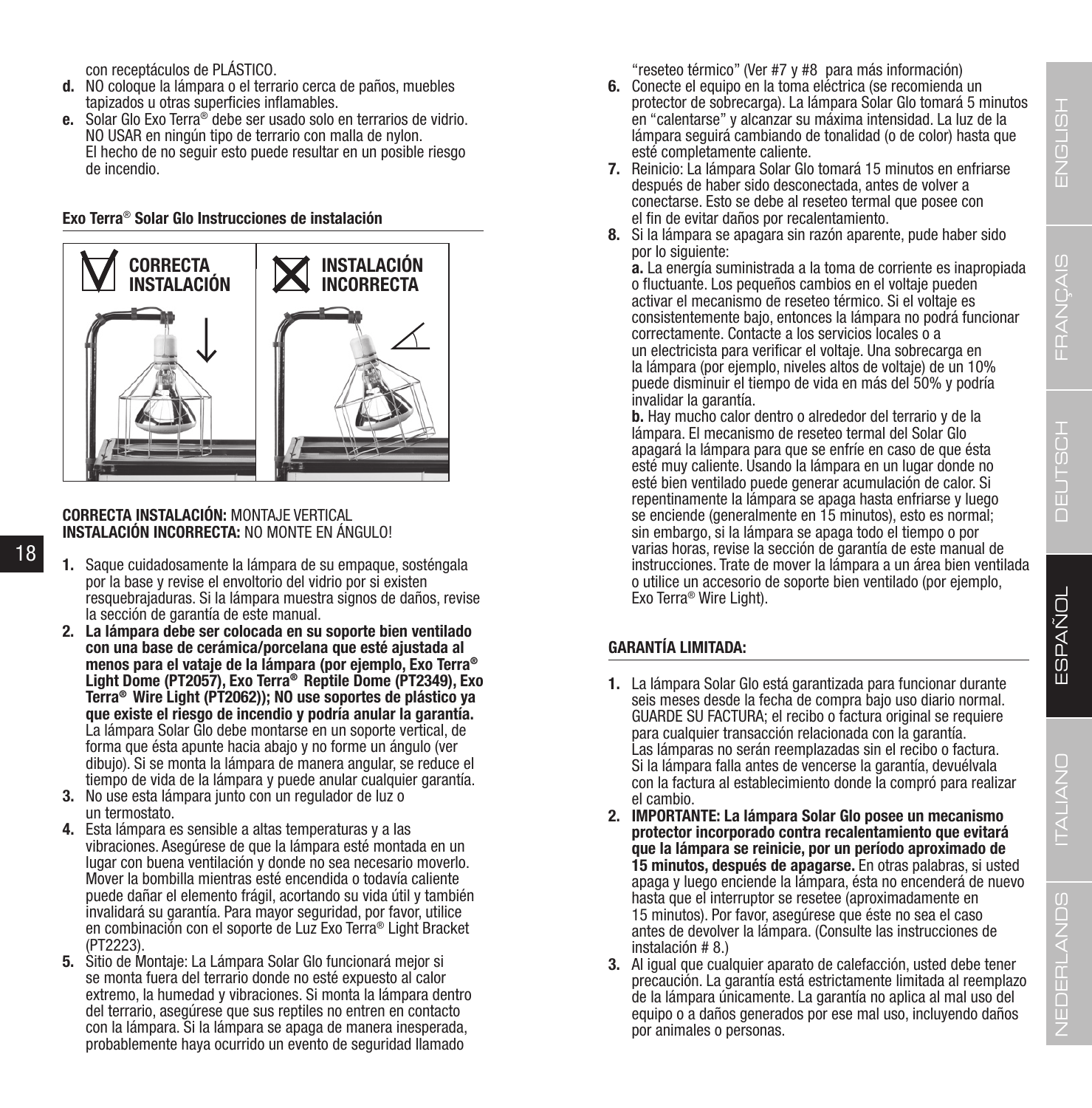### **RECICLAJE**

Este artículo lleva el símbolo de recogida selectiva de residuos de aparatos eléctricos y electrónicos (RAEE). Esto significa que el producto debe ser manipulado de conformidad con la Directiva Europea 2012/19/CE con el fin de ser reciclado o desmantelado

para minimizar su impacto sobre el medio ambiente. Para más información póngase en contacto con las autoridades locales o regionales. Los productos electrónicos no incluidos en el proceso de recogida selectiva son potencialmente peligrosos para el medio ambiente y la salud humana debido a la presencia de sustancias peligrosas.

### **SERVICIO**

Si usted tiene algún problema o pregunta sobre el funcionamiento de este producto, por favor contacte a su distribuidor especializado de Exo Terra®, en primera instancia. La mayoría de los problemas pueden ser resueltos fácilmente en la tienda. En el improbable caso de que no pueda, por favor devolver el foco a la tienda con un comprobante de compra válido para su remplazo. Cuando llame (escriba o envíe correos electrónicos) a nuestro Departamento de Atención al Cliente, por favor tenga a mano toda la información relevante como el número del modelo y/o números de partes disponibles, así como la "naturaleza del problema.

Servicio al Cliente y Servicio Autorizado de Reparación y Garantía:

### **U.K.:**

20

Rolf C. Hagen (UK) Ltd. California Dr. Whitwood Industrial Estate Castleford, West Yorkshire WF10 5QH mail to: http://faq.hagencrm.com/?uk Customer Service Number: 01977 521015. Between 9:00AM and 5:00 PM, Monday to Thursday and 9:00AM and 4:00 PM on Friday (excluding Bank Holidays).

### **France :**

Hagen France S.A. PARISUD 4 – Bd. Jean Monnet, F-77388 Combs-la-Ville. Service à la clientèle: (+33) 01-64881418 Du lundi au jeudi : 9H00-12H30 et 13H30 –17H00. Le vendredi : 9H00-12H30 mail to: Service.client-France@rchagen.com

### **Germany:**

HAGEN Deutschland GmbH & Co. KG, Lehmweg 99-105, 25488 Holm Service-Hotline: +49 (0) 4103 / 960-2000 Montag – Freitag von 9:00 – 16:00 Uhr mail to: kundenservice@rchagen.com

### **Spain:**

Rolf C Hagen España, S.A. P.I. L'Alteró, 46060 Silla (Valencia) mail to: info@hagen.es

### **Malaysia:**

Rolf C.Hagen (Sea) Sdn.Bhd. Lot 14A, Jalan 3A, Kawasan Perusahaan Cheras Jaya, Balakong 43200 Cheras, Selangor Darul Ehsan, Malaysia.

Tel: 603-9074 2388 Fax: 603-9074 2389 customer.service-sea@rchagen.com

**Para obtener información general sobre nuestra completa gama de productos, explorar nuestros sitios web en: www.exo-terra.com o www.hagen.com.**

### **Distribuido por:**

**Canada:** Rolf C. Hagen Inc., Montreal, QC H9X 0A2 **U.K.:** Rolf C. Hagen (U.K.), W. Yorkshire WF10 5QH **Germany:** HAGEN Deutschland GmbH & Co. KG, 25488 Holm **France:** Hagen France S.A. PARISUD, F-77388 Combs-la-Ville **Spain:** Rolf C Hagen España, S.A. P.I. L'Alteró, 46060 Silla (Valencia) **Malaysia:** Rolf C. Hagen (SEA) SDN, 43200 Cheras, Selangor D.E., Malaysia

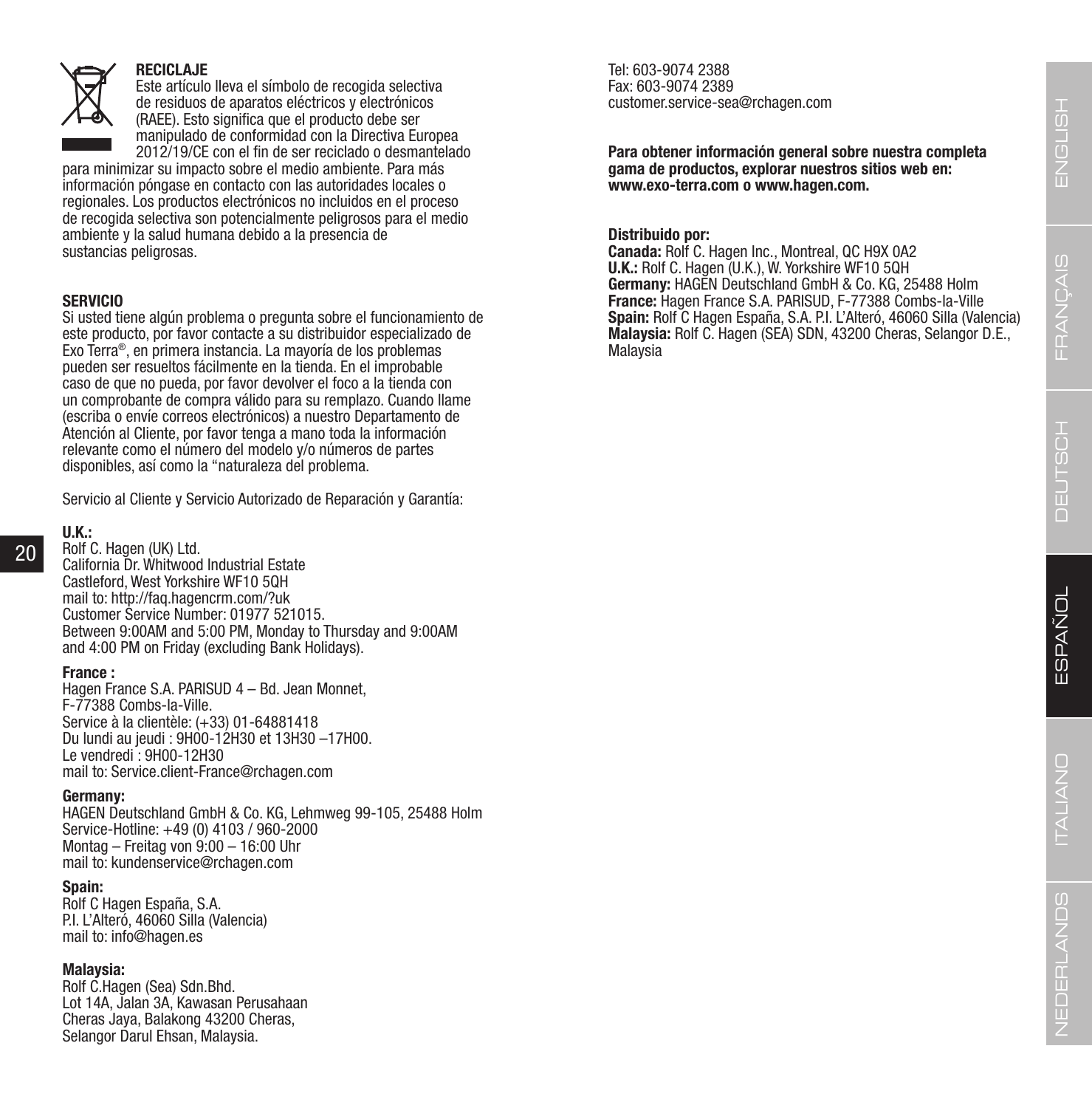# **Solar Glo** Installazione Istruzioni

Grazie per aver acquistato il Solar Glo Exo Terra®. Leggete attentamente il presente manuale di istruzioni prima dell'uso e rispettate le istruzioni d'uso fornite per la vostra sicurezza e per un utilizzo ottimale del prodotto. Si raccomanda di conservare il manuale per potervi fare ulteriore riferimento.

- **• Ottimi livelli di UVB, UVA, luce e calore per ogni lampada**
- **• Lampada a vapori di mercurio autoregolatore di corrente**
- **• Assicura i benefici di una luce solare naturale**
- **• Aiuta a prevenire disturbi ossei metabolici**
- **• Maggiore distanza di penetrazione UVB (+30 cm / 12")**

**Disponibile in 3 misure: PT2334 – 80W PT2192 – 125W**

**PT2193 – 160W**

### ISTRUZIONI DI SICUREZZA IMPORTANTI

**Leggete attentamente le istruzioni prima di installare e utilizzare il prodotto.**

### **ATTENZIONE:**

- **a.** La lampada emette raggi UVA (Ultravioletti A) e UVB (Ultravioletti B) ed è adatta solo ai rettili. Non esporsi alla luce della lampada. Non versare o spruzzare acqua sulla lampadina. Se il vetro si rompe, togliere la spina ed aspettare che la lampadina si raffreddi prima di svitarla per gettarla.
- **b.** Non toccare mai il vetro della lampadina quando è accesa. Grave pericolo di scottature.
- **c. Utilizzare SOLO con porta lampade in ceramica o porcellana ben ventilato, adatte per l'alta temperatura delle lampadine (es. Exo Terra® Light Dome (PT2057), Exo Terra® Reptile Dome (PT2349) o Exo Terra® Wire Light (PT2062)).** Per evitare rischi di incendio, NON utilizzare portalampade in PLASTICA.
- **d.** Non posizionare la lampadina in terrari vicino a stoffe, imbottiture o altre superfici infiammabili.
- **e.** L'Exo Terra® Solar Glo dovrebbe essere utilizzato solo con terrarium in vetro. NON USARE con terrari in materiale misto

a qualsiasi tipo di nylon poiché potrebbe provocare rischi di incendio.

### **Exo Terra® Solar Glo Istruzioni per l'installazione**



### **INSTALLAZIONE CORRETTA:** INSTALLAZIONE VERTICALE **INSTALLAZIONE SCORRETTA:** NON INSTALLARE IN UN ANGOLO!

- **1.** Rimuovere attentamente la lampada dal suo imballaggio, tenere la lampada dalla base ed ispezionare il vetro per rilevare eventuali rotture o danni. Se la lampadina non è integra, consultare la sezione garanzia di questo manuale.
- **2. L'Exo Terra® Solar Glo deve essere usato in un portalampade in ceramica o porcellana ben ventilato, tarato per il wattaggio della lampada (es. Exo Terra® Light Dome (PT2057), Exo Terra® Reptile Dome (PT2349) o Exo Terra® Wire Light (PT2062)); NON utilizzare un portalampada in plastica poiché rischia di incendiarsi ed annulla la garanzia.** Il Solar Glo deve essere montato in un portalampada orientato verticalmente in modo che la lampadina sia rivolta verso il basso e non in un angolo (vedere diagramma). Posizionare la lampada ad angolo ne riduce la 'vita" ed annulla la garanzia.
- **3.** Non utilizzare la lampada con un variatore di luminosità o un termostato.
- **4.** La lampada è sensibile alle alte temperature ed alle vibrazioni. Assicurarsi che sia installata in un luogo con una buona ventilazione ed in cui non ci siano vibrazioni. Rimuovere la lampada una volta accesa ne diminuisce la vita ed annulla la garanzia. Per la massima sicurezza, si prega di utilizzarlo in combinazione con il Light Bracket di Exo Terra<sup>®</sup> (PT2223).
- **5.** Posizione di installazione: il Solar Glo funziona meglio quando è installato all'esterno del terrario e non esposto a calore estremo, umidità o vibrazioni. Se la lampadina deve essere posizionata all'interno del terrario, assicurarsi che il rettile non entri in contatto con essa. Se la lampada si spegne inaspettatamente, è possible che si sia azionato un sistema di sicurezza chiamato "thermal reset" (par. #7 e #8 per maggiori informazioni.)
- **6.** Collegare il dispositivo ad una presa (si consiglia un salvavita). Il Solar Glo impiega cinque minuti per "scaldarsi" e raggiungere la massima intensità. La lampada continua a cambiare colore fino a quando non è completamente calda.
- **7.** Reinizializzazione: La lampada Solar Glo impiega 15 minuti per raffreddarsi, dopo lo spegnimento, prima di riaccendersi.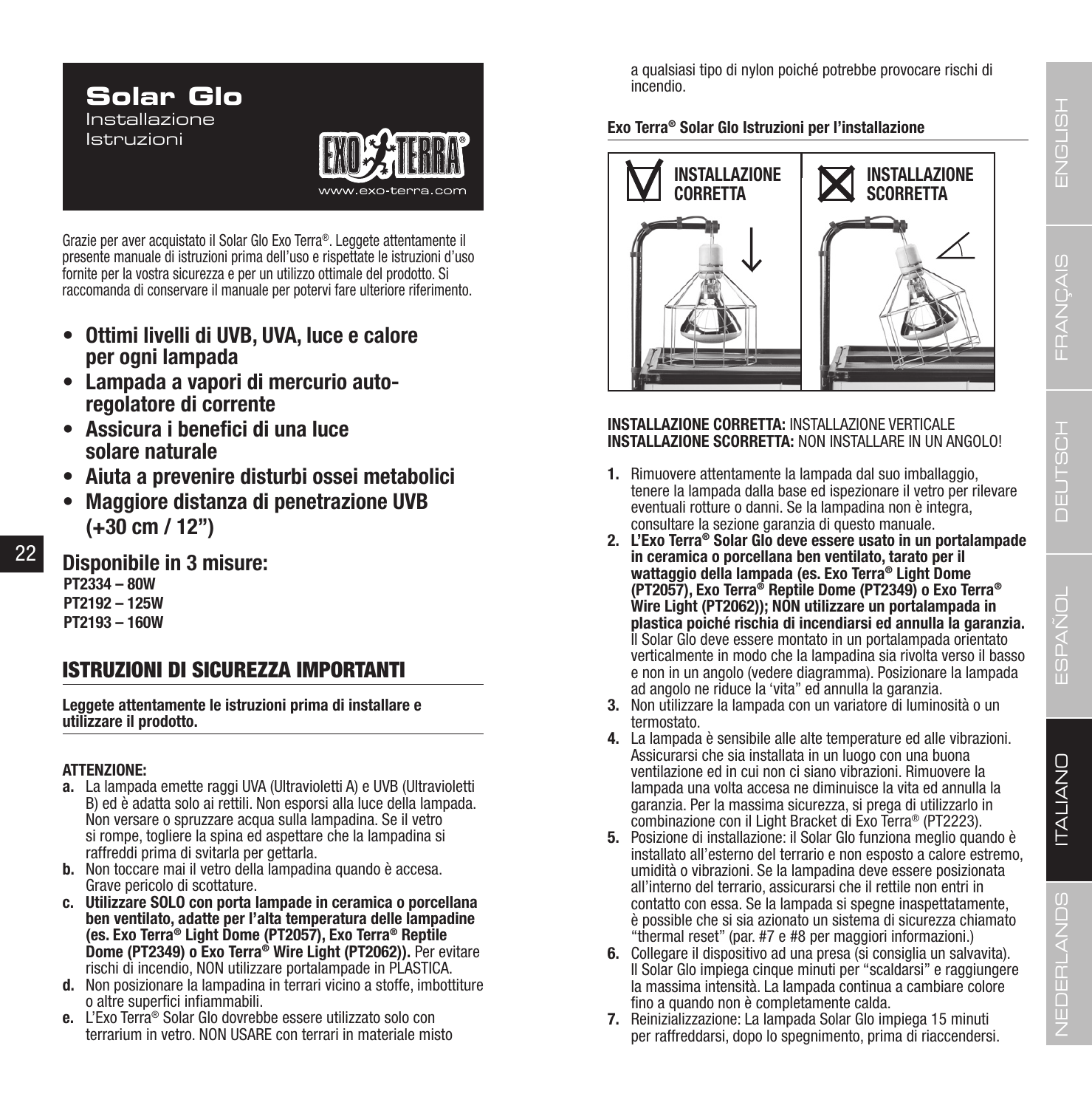Ciò è dovuto ad un sistema di sicurezza termica volta a prevenire danni dovuti al surriscaldamento della lampada.

**8.** Se la lampada Solar Glo si spegne per nessuna ragione apparente, potrebbe essere docuto ad una delle seguenti condizioni;

**a.** La corrente è insufficiente o non costante. Piccole variazioni di voltaggio possono infatti attivare il meccanismo di sicurezza termico. Se il voltaggio è molto basso, la lampada non riesce a funzionare correttamente. Consultare il proprio fornitore di energia elettrica o l'elettricista per verificare che il voltaggio sia adatto. Sovraccaricare la lampadina (ad es. C8ion livelli di voltaggio elevati) del 10% può diminuire la vita della lampada del 50% ed annulla la garanzia.

**b.** Se c'è troppo calore all'interno o intorno al terrario ed alla lampadina, il sistema di sicurezza spegne la lampada per lasciarla raffreddare. Utilizzare la lampada in un luogo troppo caldo o non ben ventilato può causarne il surriscaldamento. Se la lampadina si spegne occasionalmente per raffreddarsi e poi riaccendersi (di solito per circa 15 minuti) è normale; tuttavia, se la lampada si spegne spesso o per più ore consecutive, consultare la seziona garanzia di codesto manuale. Provare a spostare la lampada in un'area ben ventilata o usare un dispositivo ben ventilato (es. lampada Exo Terra® con protezione fili).

### **GARANZIA LIMITATA:**

24

- **1.** Il Solar Glo è garantito per sei mesi dalla data di acquisto. CONSERVARE LO SCONTRINO; lo scontrino o la fattura originali sono necessari per il riconoscimento della garanzia. Le lampade non saranno sostituite senza ricevuta. Se la lampada si rompe durante il periodo di garanzia, riconsegnarla nel negozio in cui è stata acquistata insieme allo scontrino.
	- **2. Importante: Il Solar Glo ha un meccanismo di protezione dal surriscaldamento che impedisce alla lampada di riaccendersi, dopo il suo spegnimento, per un periodo approssimativo di circa 15 minuti.** In altre parole, se si spegne e poi si riaccende la lampada, essa non si illuminerà fino a quando il sistema non si sarà azzerato (circa 15 minuti). Assicurarsi che non si sia attivato questo sistema prima di restituire la lampada al negoziante. (Vedere le istruzioni di installazione # 8.)
	- **3.** Come per qualsiasi dispositivo di calore, è necessario prestare la massima attenzione. La garanzia è strettamente limitata alla sola sostituzione della lampada Solar Glo. La garanzia non si applica a danni provocati da un uso diverso da quello a cui il Solar Glo è destinato, incluso, ma non limitato ad animali, persone o danni di proprietà.



### **RICICLAGGIO**

Questo documento porta il simbolo di raccolta differenziata per i rifiuti di apparecchiature elettriche ed elettroniche (RAEE). Ciò significa che il prodotto deve essere gestito in conformità alla Direttiva Europea 2012/19/CE, per essere riciclato o smantellato al fine di

ridurre al minimo il suo impatto sull'ambiente. Per ulteriori informazioni si prega di contattare le autorità locali o regionali. I prodotti elettronici non inclusi nel processo di raccolta differenziata sono potenzialmente pericolosi per l'ambiente e la salute umana a causa della presenza di sostanze pericolose.

#### **SERVIZIO**

In caso di problemi o domande sull'utilizzo di questo prodotto, consultare in primo luogo il rivenditore specializzato Exo Terra. La maggior parte dei problemi può essere risolta facilmente in negozio, ma nel caso improbabile in cui ciò fosse impossibile, bisogna spedire l'unità al rivenditore con una prova d'acquisto valida per la sostituzione con la garanzia di sei mesi. Quando si chiama (si scrive o si invia una e-mail) il Nostro Servizio di Assistenza al Cliente, cerca di fornire tutte le informazioni importanti, quali il numero del modello e/o i numeri delle parti disponibili, così come la natura del problema:

Servizio di Assistenza al Cliente e servizio autorizzato di riparazione garantita:

#### **Regno Unito:**

Rolf C. Hagen (UK) Ltd. California Dr. Whitwood Industrial Estate Castleford, West Yorkshire WF10 5QH mail to: http://faq.hagencrm.com/?uk Customer Service Number: 01977 521015. Between 9:00AM and 5:00 PM, Monday to Thursday and 9:00AM and 4:00 PM on Friday (excluding Bank Holidays).

#### **Francia :**

Hagen France S.A. PARISUD 4 – Bd. Jean Monnet, F-77388 Combs-la-Ville. Service à la clientèle: (+33) 01-64881418 Du lundi au jeudi : 9H00-12H30 et 13H30 –17H00. Le vendredi : 9H00-12H30 mail to: Service.client-France@rchagen.com

### **Germania:**

HAGEN Deutschland GmbH & Co. KG, Lehmweg 99-105, 25488 Holm Service-Hotline: +49 (0) 4103 / 960-2000 Montag – Freitag von 9:00 – 16:00 Uhr mail to: kundenservice@rchagen.com

### **Spain:**

Rolf C Hagen España, S.A. P.I. L'Alteró, 46060 Silla (Valencia) mail to: info@hagen.es

### **Malaysia:**

Rolf C.Hagen (Sea) Sdn.Bhd. Lot 14A, Jalan 3A, Kawasan Perusahaan Cheras Jaya, Balakong 43200 Cheras, Selangor Darul Ehsan, Malaysia. Tel: 603-9074 2388 Fax: 603-9074 2389 customer.service-sea@rchagen.com

**Per ottenere delle informazioni generali sull'intera gamma di prodotti, consultare i nostri siti a: www.exo-terra.com o www.hagen.com.**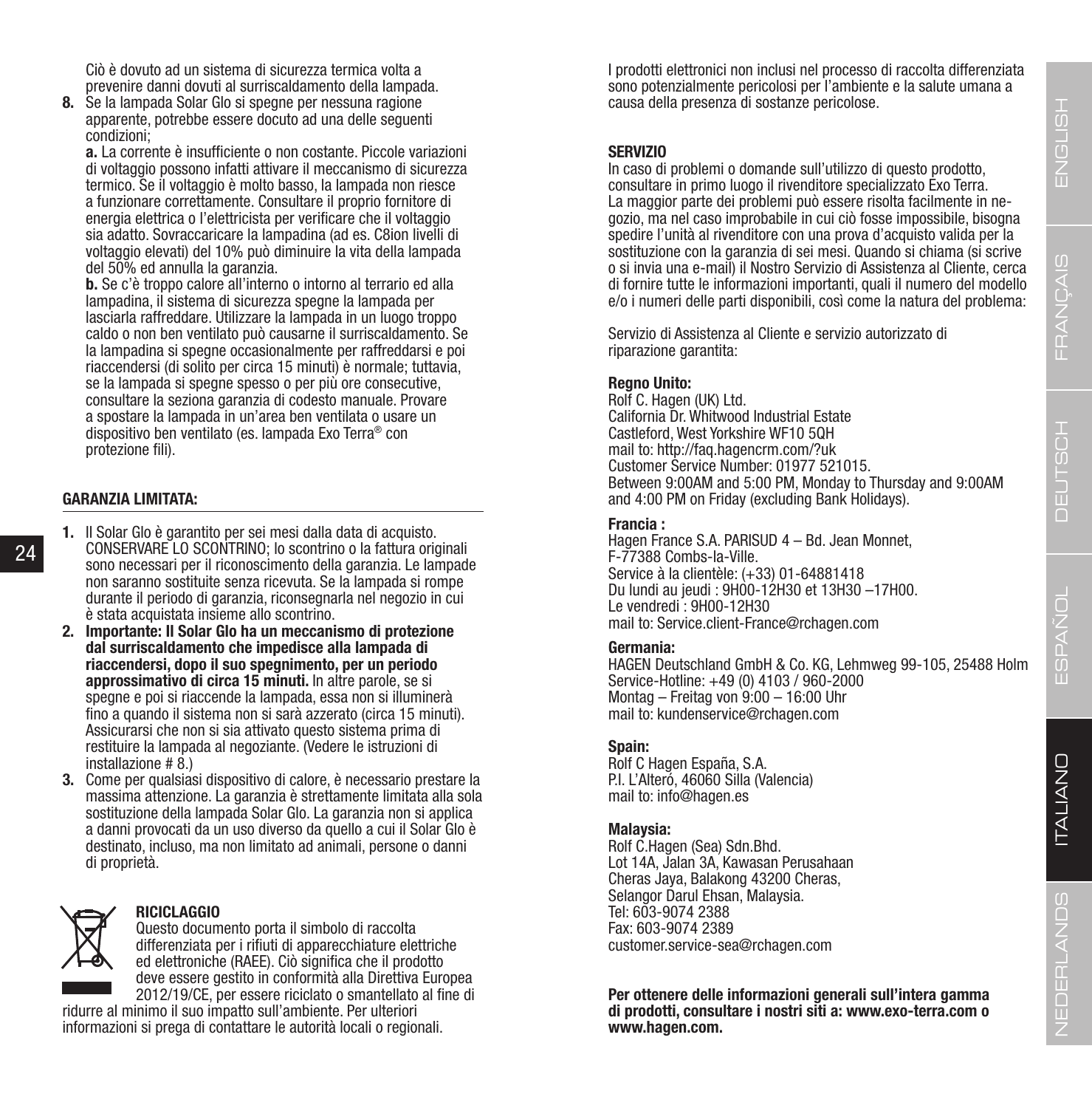### **Distribuito da:**

**Canada:** Rolf C. Hagen Inc., Montreal, QC H9X 0A2 **Regno Unito:** Rolf C. Hagen (U.K.), W. Yorkshire WF10 5QH **Germania:** HAGEN Deutschland GmbH & Co. KG, 25488 Holm **Francia:** Hagen France S.A. PARISUD, F-77388 Combs-la-Ville **Spain:** Rolf C Hagen España, S.A. P.I. L'Alteró, 46060 Silla (Valencia) **Malaysia:** Rolf C. Hagen (SEA) SDN, 43200 Cheras, Selangor D.E., Malaysia

### **Solar Glo** Installatie Instructies



Bedankt dat u zich de Exo Terra® Solar Glo Zonlicht Simulerende Lamp heeft aangeschaft. Lees deze handleiding aandachtig voor de ingebruikname en handel volgens de instructies voor een maximale veiligheid en rendement. Wij bevelen u aan deze handleiding bij de hand te houden om later te kunnen raadplegen.

- **• Voor een optimale concentratie aan UVB, UVA, visueel licht en warmte en dat allemaal afkomstig van één en dezelfde lamp**
- **• Zelfstartende kwikdamplamp**
- **• Biedt alle voordelen van natuurlijk zonlicht**
- **• Helpt metabolische beenziekte te voorkomen**
- **• Met verhoogde UVB-penetratieafstand (+ 30 cm / 12")**

**Beschikbaar in 3 formaten:** 

**PT2334 – 80W PT2192 – 125W PT2193 – 160W**

### BELANGRIJKE VEILIGHEIDSVOORSCHRIFTEN

**Lees de handleiding aandachtig voor de installatie en de ingebruikname van het toestel.**

### **OPGELET:**

- **a.** Deze lamp geeft UVA- (Ultraviolet A) en UVB-straling (Ultraviolet B) af en is uitsluitend voor reptielgebruik bestemd. Kijk nooit rechtstreeks in het licht van deze of elke andere aangeschakelde lamp en mors of spat ook geen water op de lamp. Als het glas barst of breekt, schakel de stroomtoevoer naar de fitting dan uit en verwijder de lamp, nadat deze afgekoeld is.
- **b.** Raak nooit het lensgedeelte van de lamp aan, wanneer deze brandt. Dat zou immers ernstige brandwonden kunnen veroorzaken.
- **c. Gebruik deze lamp UITSLUITEND in een goed verluchte lamphouder met een keramische/porseleinen fitting die bestemd is voor gebruik in combinatie met lampen die erg hoge temperaturen kunnen bereiken (zoals bvb. de Exo Terra® Light Dome (PT2057), Exo Terra® Reptile Dome (PT2349), of de Exo Terra® Wire Light (PT2062)).** GEBRUIK GEEN PLASTIC fittings om elk brandgevaar te vermijden.
- **d.** Plaats de lamp of het terrarium niet in de buurt van gordijnen of gestoffeerde meubels of op brandbare oppervlakken.
- **e.** De Exo Terra® Solar Glo mag enkel gebruikt worden op glazen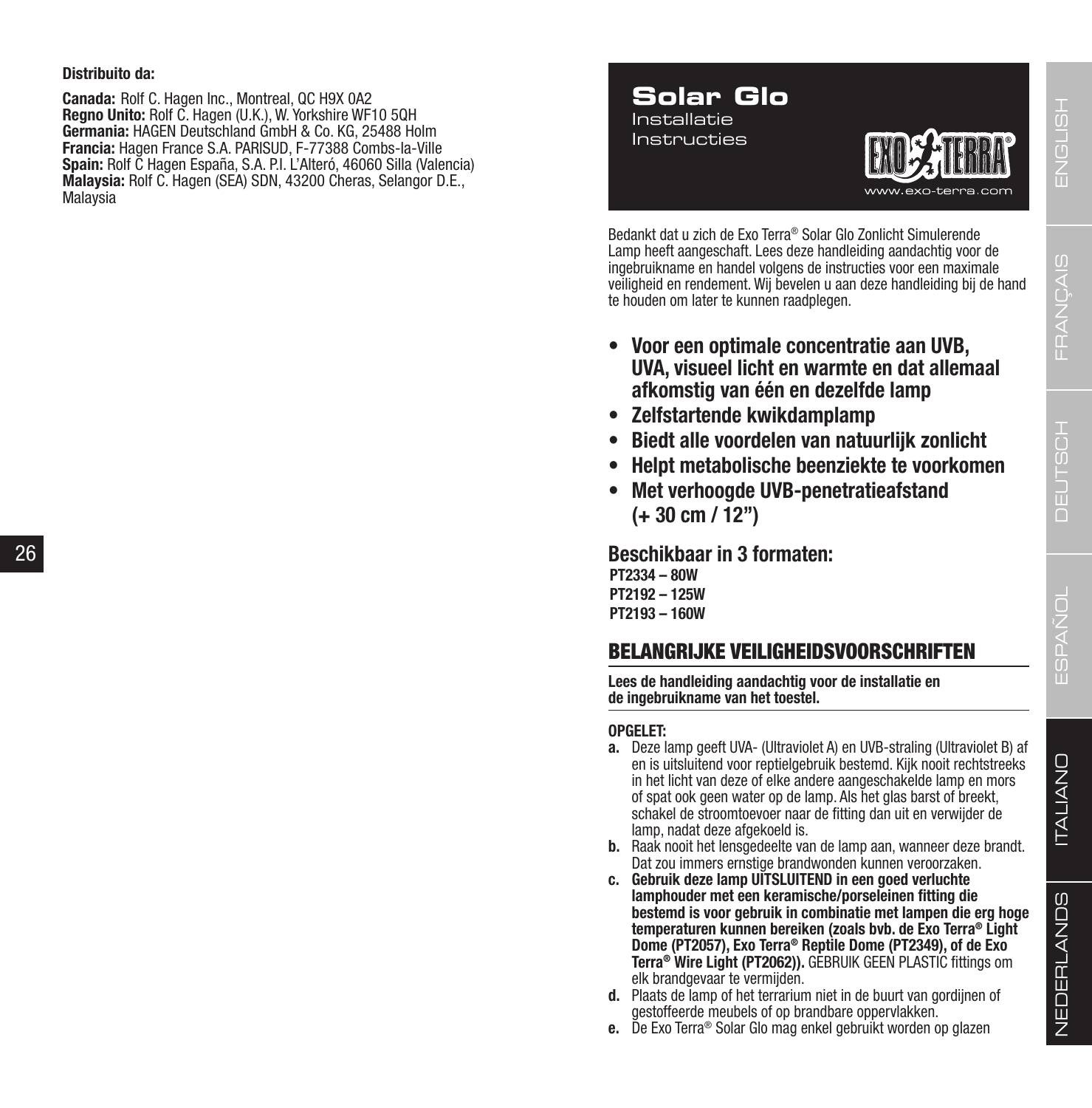П ITALIANO

terrariums. NOOIT GEBRUIKEN op een gazen (nylon) terrarium, dit zou namelijk brand kunnen veroorzaken.

### **Exo Terra**® **Solar Glo Installatiehandleiding**



### **JUISTE INSTALLATIE:** VERTICALE OPSTELLING **FOUTE INSTALLATIE:** NIET ONDER HOEK MONTEREN!

- **1.** Verwijder de lamp voorzichtig uit haar verpakking, houd de lamp aan het andere uiteinde vast en controleer de lamp op eventuele barsten of schade. Indien u daarbij tekenen van schade ontdekt, raadpleeg dan het garantiegedeelte van deze instructies.
- **2. De Exo Terra® Solar Glo lamp dient gebruikt te worden in een goed verluchte lamphouder met keramische/porceleinen fitting van geschikt wattage (zoals bvb. de Exo Terra® Light Dome (PT2057), Exo Terra® Reptile Dome (PT2349), of de Exo Terra® Wire Light (PT2062)); GEBRUIK GEEN plastic fitting, aangezien het risico op brand in dat geval erg groot is en de garantie niet langer zal gelden.** De Solar Glo lamp moet in een verticaal gemonteerde fitting geplaatst worden, zodat de lamp zelf recht naar beneden en niet in een hoek (zie schema) schijnt. Zoniet zal haar levensduur aanzienlijk verkort worden en zult u geen beroep kunnen doen op de voorziene garantie.
- **3.** Gebruik deze lamp niet in combinatie met een dimmer of thermostaat.
- **4.** Deze lamp is erg gevoelig voor hoge temperaturen en trillingen. Zorg er daarom voor dat de lamp op een plaats met een goede ventilatie gemonteerd wordt, waar ze ook niet aangeraakt zal worden. Indien u de lamp verplaatst terwijl deze aangeschakeld staat of nog steeds warmte afgeeft kan het gevoelige onderdeel beschadigd worden, wat de levensduur verkort en waardoor de waarborg zal vervallen. Voor optimale veiligheid, best te gebruiken in combinatie met de Exo Terra® Light Bracket (PT2223).
- **5.** Plaats van montage: De Solar Glo lamp zal het best functioneren, wanneer ze buiten het terrarium gemonteerd wordt, op een plaats waar ze niet blootgesteld wordt aan extreme hitte, vocht of trillingen. Als u zich niettemin genoodzaakt ziet om de lamp toch aan de binnenkant van het terrarium te monteren, zorg er dan voor dat uw reptiel er niet in aanraking mee kan komen. Als de lamp daarbij onverwachts stopt met werken, zal dit wellicht aan haar thermische zekering te wijten zijn (zie #7 en #8 voor meer informatie).
- **6.** Verbind de fitting met een stopcontact (het gebruik van een zekering wordt hierbij aanbevolen). De Solar Glo zal ongeveer vijf minuten nodig hebben om op te warmen en haar volle intensiteit te bereiken.

Daarbij zal het aanzicht (of de kleur) van het licht van de lamp blijven veranderen, totdat de lamp volledig opgewarmd is.

- **7.** Na uitschakeling opnieuw aanschakelen: Na de Solar Glo lamp uitgeschakeld te hebben, zal de lamp eerst ongeveer 15 minuten moeten afkoelen, vooraleer u de lamp opnieuw kunt aan schakelen. Dat heeft alles te maken met een ingebouwde thermische zekering die de lamp tegen schade door oververhitting moet beschermen.
- **8.** Als de Solar Glo lamp zich om onduidelijke reden lijkt uit te schakelen, kan dit één van de volgende redenen hebben: **a.** De stroomtoevoer naar de lamp is onaangepast of fluctueert. Kleine veranderingen in voltage kunnen het thermisch zekeringsmechanisme van de lamp activeren. Als het voltage voortdurend te laag is, dan zal de lamp niet naar behoren kunnen functioneren. Raadpleeg in dat geval uw plaatselijk nutsbedrijf of uw elektricien om het voltage na te laten kijken. Een te hoog voltage (al vanaf 10 % te veel) kan dan weer de levensduur van uw lamp met meer dan 50 % verkorten. Ook in dat geval zult u niet langer een beroep kunnen doen op de voorziene garantie. **b.** De omgeving in er rond het terrarium en de lamp is te warm.

De thermische zekering van de Solar Glo lamp schakelt de lamp uit om haar af te laten koelen, wanneer het te warm wordt. Door de lamp op een plaats of in een bevestigingspunt te gebruiken, waar er te weinig ventilatie is, kan de warmte zich opstapelen. Dat de lamp zich af en toe uitschakelt om af te koelen om dan enige tijd later (ongeveer 15 minuten) opnieuw te beginnen branden, is echter normaal, maar als dat om de haverklap gebeurt of de lamp enkele uren nodig heeft om af te koelen, dient u het garantiegedeelte van deze instructies te raadplegen. Probeer de lamp naar een goed verluchte ruimte te verplaatsen of gebruik een armatuur met een goede verluchting (bv. Exo Terra® Wire Light).

### **BEPERKTE GARANTIE:**

- **1.** Bij normaal gebruik wordt u vanaf de datum van aankoop een garantie van zes maanden op de werking van de Solar Glo lamp toegekend. HOUD UW BETALINGSBEWIJS ECHTER GOED BIJ: Mocht u zich immers op een gegeven ogenblik genoodzaakt zien om gebruik te maken van deze garantie, dient u ook het originele betalingsbewijs of de originele factuur voor te kunnen leggen. Zonder een dergelijk betalingsbewijs zullen de lampen niet omgeruild kunnen worden. Mocht de lamp het voor het einde van de garantietermijn laten afweten, breng de lamp in kwestie dan samen met het bewijs van betaling naar de plaats waar u de lamp kocht om haar om te ruilen.
- **2. BELANGRIJK: De Solar Glo lamp beschikt over een ingebouwd beschermings-mechanisme tegen oververhitting, dat maakt dat de lamp, na uitgeschakeld te zijn, eerst ongeveer 15 minuten moet afkoelen, vooraleer ze opnieuw aangeschakeld kan worden.**

Als u de lamp dus uit- en daarna onmiddellijk opnieuw aanschakelt, zal ze pas opnieuw beginnen branden, nadat het mechanisme zich gereset heeft (na ongeveer 15 minuten). Gelieve dus zeker na te gaan of dit niet de reden is, waarom uw lamp tijdelijk niet werkt, vooraleer u de lamp terugbrengt. (Zie installatiehandleiding punt 8)

**3.** Net zoals met elk ander verwarmingsapparaat, moet u ook met dit product voorzichtig omspringen. De voorziene garantie dekt bovendien alleen een eventuele omruiling van de Solar Glo lamp zelf en biedt dus geen enkele dekking tegen een verkeerd gebruik van of de schade die uit een dergelijk gebruik zou voortvloeien, zoals, maar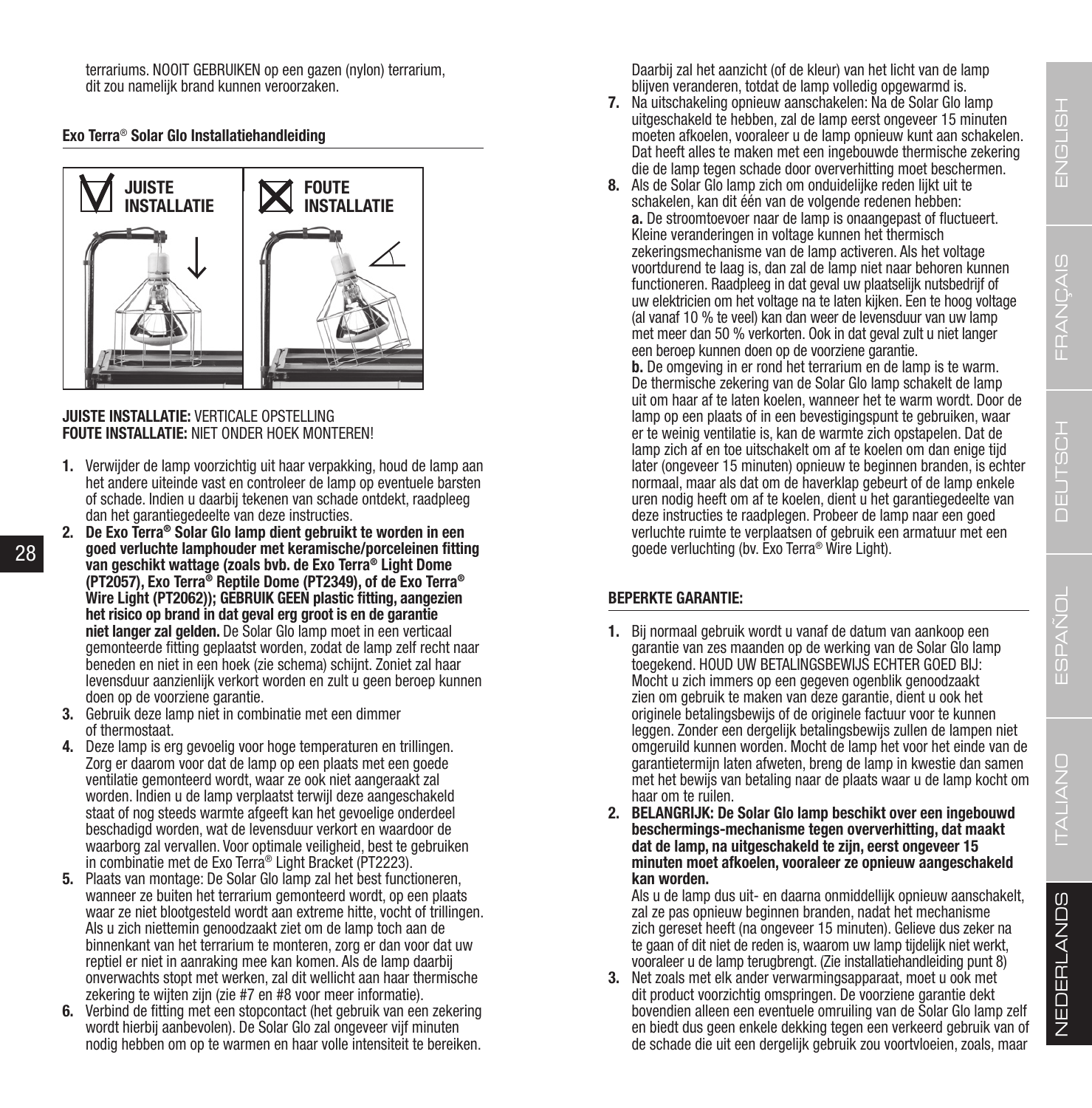niet beperkt tot: verwondingen van het dier, persoonlijke letsels of materiële schade.



### **RECYCLAGE**

Dit item is voorzien van het selectief sorteren symbool voor afgedankte elektronische en elektrische apparatuur. Dit betekent dat het product moet worden behandeld overeenkomstig de Europese Richtlijn 2012/19/EG om te worden gerecycleerd of ontmanteld om het effect op het

milieu te minimaliseren. Voor meer informatie kunt u contact opnemen met uw lokale of regionale overheden. Elektronische producten die niet zijn opgenomen in het selectief sorteren proces zijn potentieel gevaarlijk voor het milieu en de menselijke gezondheid ten gevolge van de aanwezigheid van gevaarlijke stoffen.

### **SERVICE**

Indien u een probleem of een vraag hebt over de werking van dit product, contacteer dan in de eerste plaats uw plaatselijke Exo Terra® verdeler. De meeste problemen kunnen gemakkelijk in de winkel opgelost worden. Indien dit niet mogelijk is, breng dan de lamp, inclusief een geldig aankoopbewijs, terug bij uw plaatselijke speciaalzaak voor vervanging onder de geldende garantie. Wanneer u belt (mailt of schrijft) naar onze klantendienst, vermeld dan al de noodzakelijke informatie zoals modelnummers en/of onderdeelnummers evenals de aard van het probleem.

Klantendienst en bevoegde hersteldienst:

### 30

**V.K.:** Rolf C. Hagen (UK) Ltd. California Dr. Whitwood Industrial Estate Castleford, West Yorkshire WF10 5QH mail to: http://faq.hagencrm.com/?uk Customer Service Number: 01977 521015. Between 9:00AM and 5:00 PM, Monday to Thursday and 9:00AM and 4:00 PM on Friday (excluding Bank Holidays).

### **Frankrijk :**

Hagen France S.A. PARISUD 4 – Bd. Jean Monnet, F-77388 Combs-la-Ville. Service à la clientèle: (+33) 01-64881418 Du lundi au jeudi : 9H00-12H30 et 13H30 –17H00. Le vendredi : 9H00-12H30 mail to: Service.client-France@rchagen.com

### **Duitsland:**

HAGEN Deutschland GmbH & Co. KG, Lehmweg 99-105, 25488 Holm Service-Hotline: +49 (0) 4103 / 960-2000 Montag – Freitag von 9:00 – 16:00 Uhr mail to: kundenservice@rchagen.com

### **Spanje:**

Rolf C Hagen España, S.A. P.I. L'Alteró, 46060 Silla (Valencia) mail to: info@hagen.es

### **Maleisië:**

Rolf C.Hagen (Sea) Sdn.Bhd. Lot 14A, Jalan 3A, Kawasan Perusahaan Cheras Jaya, Balakong 43200 Cheras, Selangor Darul Ehsan, Malaysia. Tel: 603-9074 2388 Fax: 603-9074 2389 customer.service-sea@rchagen.com

**Voor algemene informatie aangaande ons hele gamma producten, kijk op onze websites: www.exo-terra.com of www.hagen.com.**

### **Verdeeld door:**

**Canada:** Rolf C. Hagen Inc., Montreal, QC H9X 0A2 **V.K.:** Rolf C. Hagen (U.K.), W. Yorkshire WF10 5QH **Duitsland:** HAGEN Deutschland GmbH & Co. KG, 25488 Holm **Frankrijk:** Hagen France S.A. PARISUD, F-77388 Combs-la-Ville **Spain:** Rolf C Hagen España, S.A. P.I. L'Alteró, 46060 Silla (Valencia) **Malaysia:** Rolf C. Hagen (SEA) SDN, 43200 Cheras, Selangor D.E., Malaysia